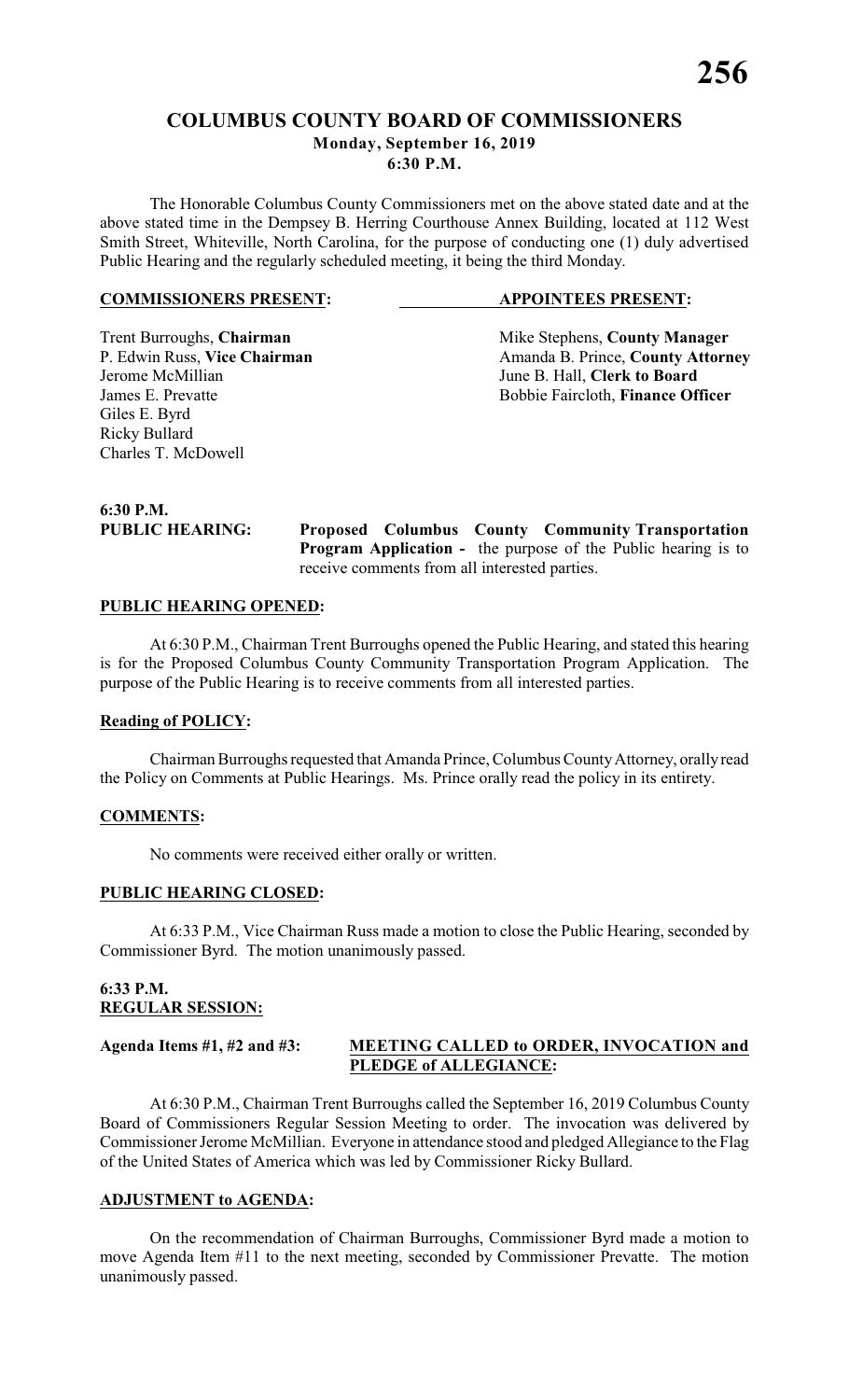#### **Agenda Item #4: BOARD MINUTES APPROVAL:**

Vice Chairman Russ made a motion to approve the September 03, 2019 Regular Session Board Meeting Minutes, as recorded, seconded by Commissioner McDowell. The motion unanimously passed.

#### **Agenda Item #5: PRESENTATION - CERTIFICATE of APPRECIATION to LOWE'S HOME IMPROVEMENTS:**

Chairman Burroughs presented the following Certificate of Appreciation to a representative from Lowe's.

#### CERTIFICATE OF **APPRECIATION**

#### The Columbus County Board of Commissioners would like to recognize the following: **Lowe's Home Improvements of Whiteville, North Carolina Zach Haines, Store Manager Dan Morgan, Assistant Manager**

On behalf of Columbus County and the Columbus County Board of Commissioners, the County would like to present this Certificate of Appreciation for the generous donation of a stove to Columbus County during Hurricane Dorian.

On this, the 16<sup>th</sup> day of the month of September 2019, in Columbus County, North Carolina.

**/s/** *TRENT BURROUGHS***, Chairman** */s/ P. EDWIN RUSS***, Vice Chairman /s/** *JEROME McMILLIAN* **/s/** *JAMES E. PREVATTE /s/ CHARLES T. McDOWELL* **ATTESTED BY:**

**2019:**

*/s/ GILES E. BYRD**/s/***/** *RICKY BULLARD* **/s/** *JUNE B. HALL***, Clerk to the Board** /s/ *MICHAEL H. STEPHENS***, County Manager /s/** *AMANDA B. PRINCE***, County Attorney**

**Agenda Item #6: PROCLAMATION - PROCLAMATION CONSTITUTION WEEK**

Amanda Bible Worley, member of Daughters of the American Revolution (DAR), requested Board approval and adoption of the following Proclamation Constitution Week 2019.

#### **PROCLAMATION CONSTITUTION WEEK 2019**

*WHEREAS***,** September 17, 2019, marks the two hundred and thirty-second (232nd) anniversary of the drafting of the Constitution of the United States of America by the Constitutional Convention; **and**

*WHEREAS***,** it is fitting and proper to accord official recognition to this magnificent document and its memorable anniversary; and to the patriotic celebrations which will commemorate the occasion; **and**

*WHEREAS***,** Public Law 915 guarantees the issuing of a proclamation each year by the President of the United States of America designating September 17 through 23 as **Constitution Week**.

*NOW, THEREFORE***,** I, **TRENT BURROUGHS**, Chairman, Columbus County Commissioners, do hereby proclaim September 17 through 23, 2019 to be

## **CONSTITUTION WEEK**

**AND** ask our citizens to reaffirm the ideals of the Framers of the constitution had in 1787 by vigilantly protecting the freedoms guaranteed to us through this guardian of our liberties, remembering that lost rights may never be regained.

**IN WITNESS WHEREOF,** I have hereunto set my hand and caused the Seal of Columbus County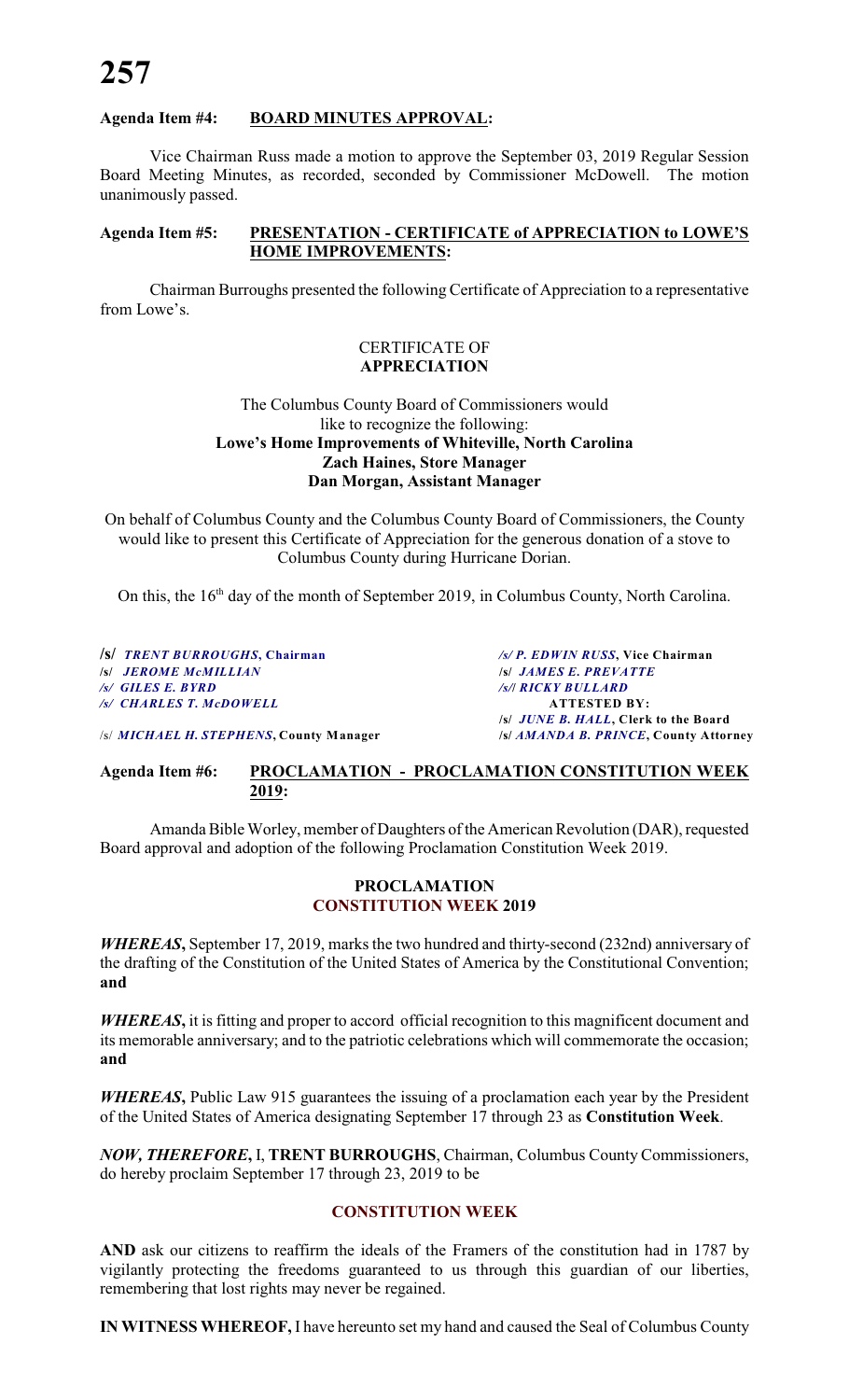to be affixed this  $16<sup>th</sup>$  day of September of the year of our Lord two thousand nineteen.

#### /s/ *TRENT BURROUGHS***, Chairman COLUMBUS COUNTY BOARD of COMMISSIONERS**

#### **ATTESTED BY:** /s/ **JUNE B. HALL, Clerk to the Board**

Commissioner Byrd made a motion to approve and adopt the Proclamation Constitution Week 2019, seconded by Commissioner Prevatte. The motion unanimously passed.

#### **Agenda Item #7: RESOLUTION - RESOLUTION REQUESTING NORTH CAROLINA DEPARTMENT of TRANSPORTATION to NAME the US-701 (SOUTH J.K. POWELL BOULEVARD) BRIDGE OVER MAIN STREET in HONOR of TROOPER KEVIN K. CONNER:**

Lieutenant Matt Hardee, Fayetteville Highway Patrol, requested Board approval and adoption of the following Resolution Requesting North Carolina Department of Transportation to Name the US-701 (South J.K. Powell Boulevard) Bridge Over Main Street in Honor of Trooper Kevin K. Conner.

#### **RESOLUTION REQUESTING NORTH CAROLINA DEPARTMENT of TRANSPORTATION to NAME the US-701 (SOUTH J.K. POWELL BOULEVARD) BRIDGE OVER MAIN STREET in HONOR of** *TROOPER KEVIN K. CONNER*

**WHEREAS,** Trooper Kevin K. Conner was an employee with the North Carolina State Highway Patrol; **and**

**WHEREAS,** Trooper Conner served with distinguished honor during his tenure with the North Carolina State Highway Patrol; **and**

**WHEREAS,** Trooper Conner was active in his community, a dedicated family man, and is remembered as a friend and hero by his co-workers and fellow citizens; **and**

**WHEREAS,** the citizens of Columbus County and the State of North Carolina are grateful for individuals who are willing to make the ultimate sacrifice to protect their family, friends, and neighbors; **and**

**WHEREAS,** Trooper Conner made this sacrifice and was killed in the line of duty while protecting the citizens of Columbus County on October 17, 2018; **and**

**WHEREAS,** the citizens of Columbus County and the Columbus County Commissioners are indebted to Trooper Conner for his sacrifice and wish to remember and honor his name.

**NOW, THEREFORE, BE IT RESOLVED**, the Columbus County Commissioners respectfully request that NC DOT name the US-701 (South J.K. Powell Blvd) Bridge over Main Street in honor of *Trooper Kevin K. Conner* for his years of distinguished public service to the State of North Carolina and fellow citizens of Columbus County.

#### **COLUMBUS COUNTY BOARD OF COMMISSIONERS**

**/s/** *TRENT BURROUGHS***, Chairman** */s/ P. EDWIN RUSS***, Vice Chairman /s/** *JEROME McMILLIAN* **/s/** *JAMES E. PREVATTE /s/ CHARLES T. McDOWELL* **ATTESTED BY:**

*/s/ GILES E. BYRD**/s/***/** *RICKY BULLARD* **/s/** *JUNE B. HALL***, Clerk to the Board**

/s/ *MICHAEL H. STEPHENS***, County Manager /s/** *AMANDA B. PRINCE***, County Attorney**

Commissioner Bullard made a motion to approve and adopt the Resolution Requesting North Carolina Department of Transportation to Name the US-701 (South J.K. Powell Boulevard) Bridge Over Main Street in Honor of Trooper Kevin K. Conner, seconded by Commissioner Byrd. The motion unanimously passed.

#### **Agenda Item #8: PROCLAMATION - DOMESTIC VIOLENCE AWARENESS MONTH PROCLAMATION:**

Vickie Pait, Families First Director, requested Board approval and adoption of the following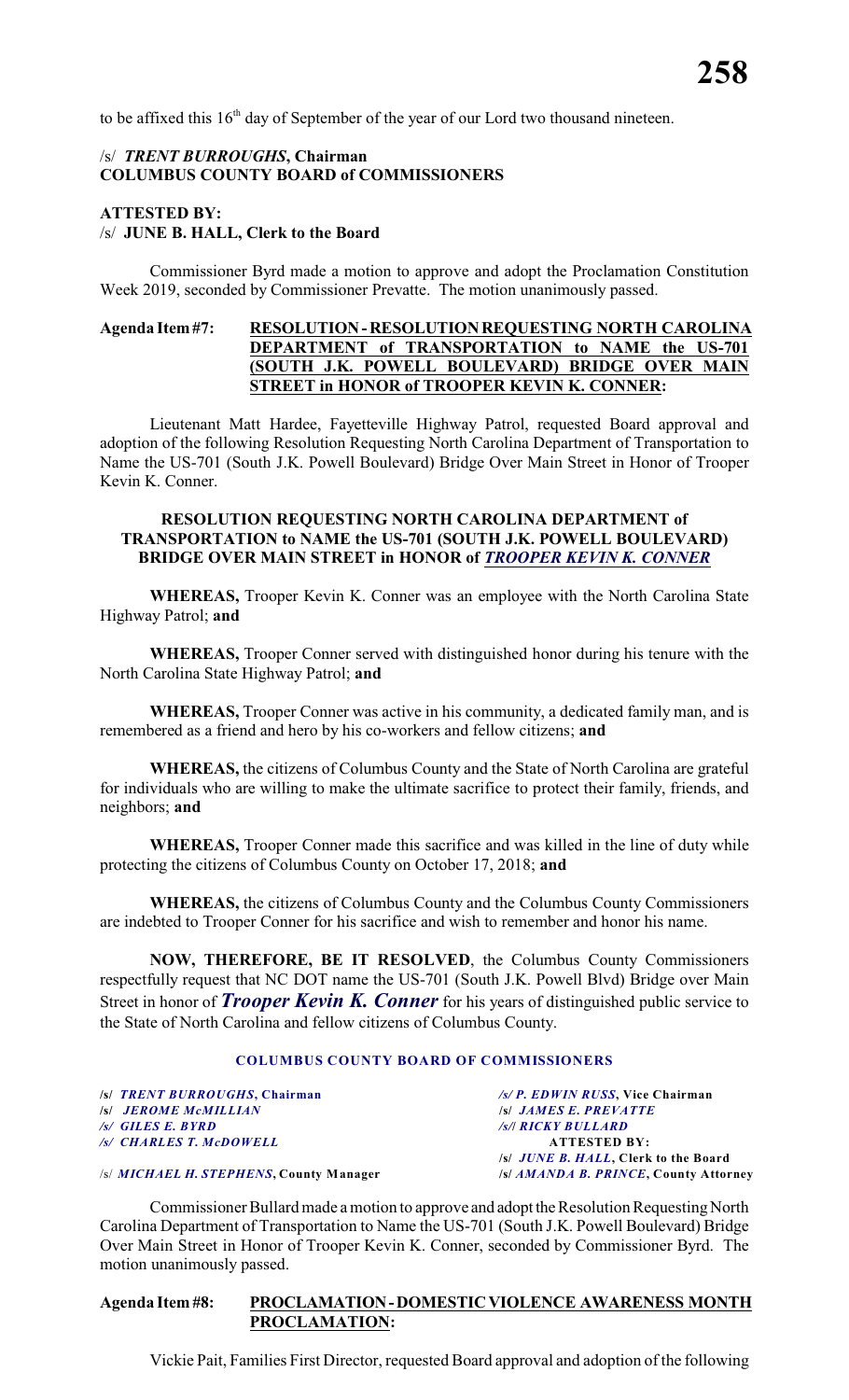Domestic Violence Awareness Month, October 2019, a Proclamation.

#### **DOMESTIC VIOLENCE AWARENESS MONTH, October 2019 A PROCLAMATION**

**WHEREAS,** 1 in every 3 teenagers, 1 in every 4 women, and 1 in every 6 men will experience domestic violence during their lifetime.

**WHEREAS,** approximately 15.5 million children are exposed to domestic violence every year.

**WHEREAS,** when a family member is abused, it can have long-term damaging effects on the victim that also leave a mark on family, friends, and the community at large.

**WHEREAS,** the problem of domestic violence is not confined to any group or groups of people, but crosses all economic, racial, gender, educational, religious, and societal barriers, and is sustained by societal indifference.

**WHEREAS,** the crime of domestic violence violates an individual's privacy, dignity, security, and humanity due to the systematic use of physical, emotional, sexual, psychological, and economic control and/or abuse.

**WHEREAS,** survivors should have help to find the compassion, comfort, and healing they need, and domestic abusers should be punished to the full extent of the law.

**WHEREAS,** survivors of violence should have access to medical and legal services, counseling, transitional housing, and other supportive services so that they can escape the cycle of abuse.

**WHEREAS,** we encourage domestic violence survivors and their families to seek assistance from appropriate victims' services organizations and the Families First, Inc. crisis hotline (910-641-0444), it is important to recognize the compassion and dedication of the individuals who provide services to victims of domestic violence and work to increase public understanding of this significant problem.

**WHEREAS,** local programs, state coalitions, national organizations, and other agencies nationwide are committed to increasing public awareness of domestic violence and its prevalence, and to eliminating it through prevention and education.

**WHEREAS,** everyone has the right to a safe and healthy relationship and to be free from abuse.

**NOW, THEREFORE,** Columbus County Board of Commissioners, do hereby proclaim October 2019, Domestic Violence Awareness Month throughout the county of Columbus and urge our community to work toward ending domestic violence by empowering people to develop healthier relationships, assisting victims in accessing the information and supportive services they need, creating better and more resources for people in need, instituting effective intervention and prevention policies and engaging in discussions with family members and peers to promote awareness and prevention of the quiet epidemic of domestic violence.

**ADOPTED** and **APPROVED** this the 16<sup>th</sup> day of September, 2019.

#### **COLUMBUS COUNTY BOARD OF COMMISSIONERS** /s/ **TRENT BURROUGHS, Chairman**

## **ATTESTED BY:** /s/ **JUNE B. HALL, Clerk to the Board**

Commissioner Prevatte made a motion to approve and adopt the Domestic Violence Awareness Month, October 2019, A Proclamation, seconded by Commissioner McDowell. The motion unanimously passed.

## **Agenda Item #9: SOIL and WATER CONSERVATION - ACCEPTANCE and APPROVAL of ADDITIONAL STORM DEBRIS FUNDS:**

Edward E. Davis, Director/District Conservation Technician, requested Board acceptance and approval of additional storm debris funds in the amount of two hundred sixty-nine thousand, eight hundred seven and no one hundreds (\$269,807.00) dollars under Phase 4 for vegetative debris removal from the 2016 storms.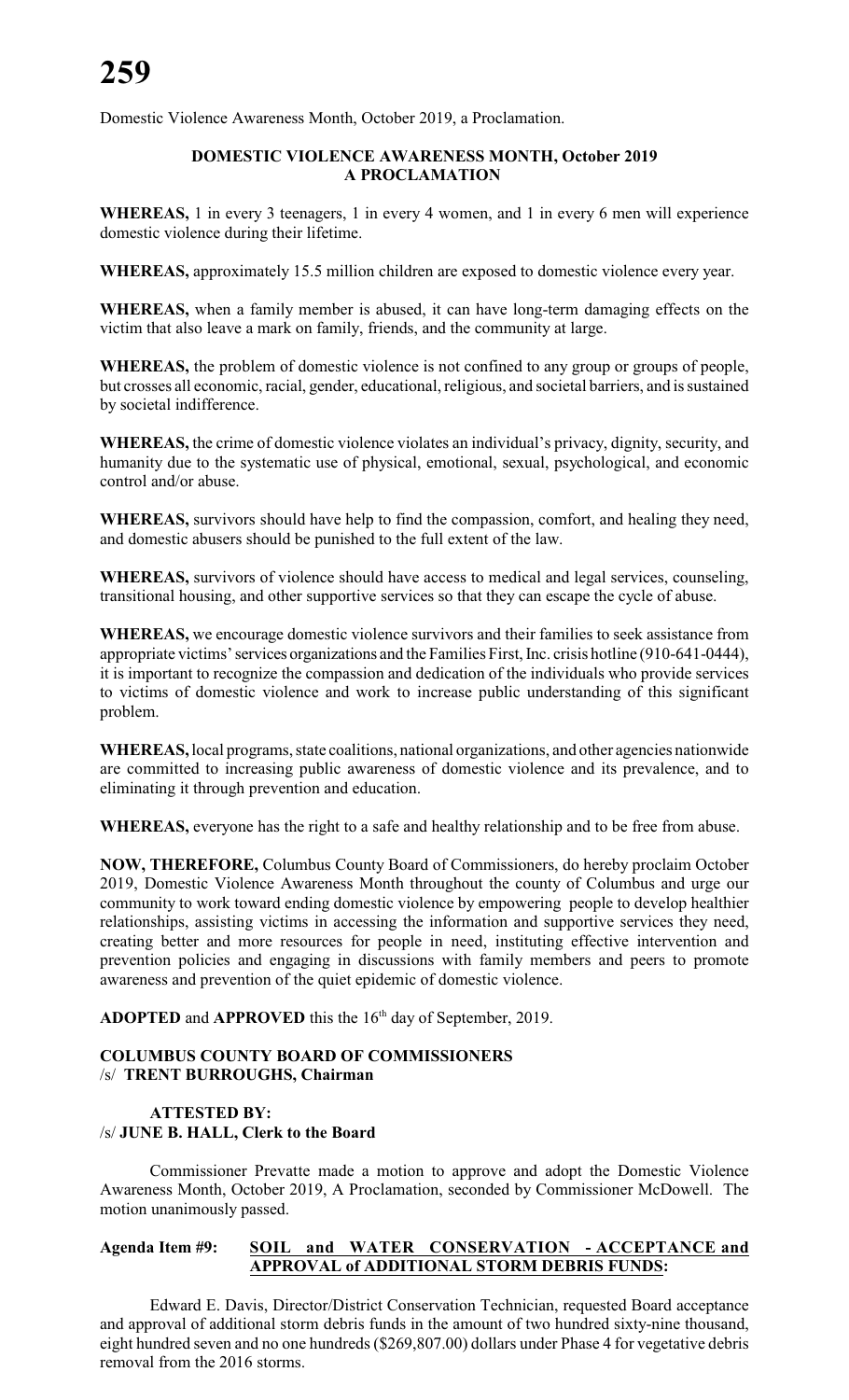Commissioner Byrd made a motion to accept and approve the additional storm debris funds in the amount of two hundred sixty-nine thousand, eight hundred seven and no one hundreds (\$269,807.00) dollars, under Phase 4 for vegetative debris removal from the 2016 storms, seconded by Commissioner McMillian. The motion unanimously passed.

#### **Agenda Item #10: PUBLIC TRANSPORTATION - CHAIRMAN to SIGN RESOLUTION and all RELATED DOCUMENTS for TRANSPORTATION GRANT for FY 20-21:**

Joy Jacobs, Transportation Director, requested Board approval for Chairman to sign the Resolution and all pertinent documents for the Transportation Grant for FY 20-21. **(The required Public Hearing was conducted at 6:30 P.M., on this date before the Meeting.)**

#### **PUBLIC TRANSPORTATION PROGRAM RESOLUTION FY 2021 RESOLUTION Section 5311 (Including ADTAP), 5310, 5339, 5301 and applicable State funding, or combination**

Applicant seeking permission to apply for Public Transportation Program funding, enter into agreement with the North Carolina Department of Transportation, provide the necessary assurances and the required local match.

**thereof.**

A motion was made by Commissioner Charles T. Mc Dowell and seconded by Commissioner Ricky Bullard for the adoption of the following resolution, and upon being put to a vote was duly adopted.

**WHEREAS,** Article 2B of Chapter 136 of the North Carolina General Statutes and the Governor of North Carolina have designated the North Carolina Department of Transportation (NCDOT) as the agency responsible for administering federal and state public transportation funds; **and**

**WHEREAS,** the North Carolina Department of Transportation will apply for a grant from the US Department of Transportation, Federal Transit Administration and receives funds from the North Carolina General Assembly to provide assistance for rural public transportation projects; **and**

**WHEREAS,** the purpose of these transportation funds is to provide grant monies to local agencies for the provision of rural, small urban, and urban public transportation services consistent with the policy requirements of each funding source for planning, community and agency involvement, service design, service alternatives, training and conference participation, reporting and other requirements (drug and alcohol testing policy and program, disadvantaged business enterprise program, and fully allocated costs analysis); **and**

**WHEREAS,** the funds applied for may be Administrative, Operating, Planning, or Capital funds and will have different percentages of federal, state, and local funds; **and**

**WHEREAS,** non-Community Transportation applicants may apply for funding for "purchase-of-service" projects under the Capital Budget Section 5310 program.

**WHEREAS,** COLUMBUS COUNTY hereby assures and certifies that it will provide the required local matching funds; that its staff has the technical capacity to implement and manage the project(s), prepare required reports, obtain required training, attend meetings and conferences; and agrees to comply with the federal and state statutes, regulations, executive orders, Section 5333 (b) Warranty, and all administrative requirements which related to the applications made to and grants received from the Federal Transit Administration, as well as the provisions of Section 1001 of Title 18, U. S. C.

**WHEREAS,** the applicant has or will provide all annual certifications and assurances to the State of North Carolina required for the project.

**NOW, THEREFORE,** be it resolved that the Chairman of the Columbus County Commissioners is hereby authorized to submit a grant application(s) for federal and state funding, make the necessary assurances and certifications and be empowered to enter into an agreement with the NCDOT to provide rural, small urban, and urban public transportation services.

I, June B. Hall, Clerk to Board, do hereby certify that the above is a true and correct copy of an excerpt from the minutes of a meeting of the Columbus County Commissioners duly held on the 16th day of September, 2019

/s/ JUNE B. HALL Signature of Certifying Official

\*Note that the authorized official, certifying official, and notary public should be three separate individuals.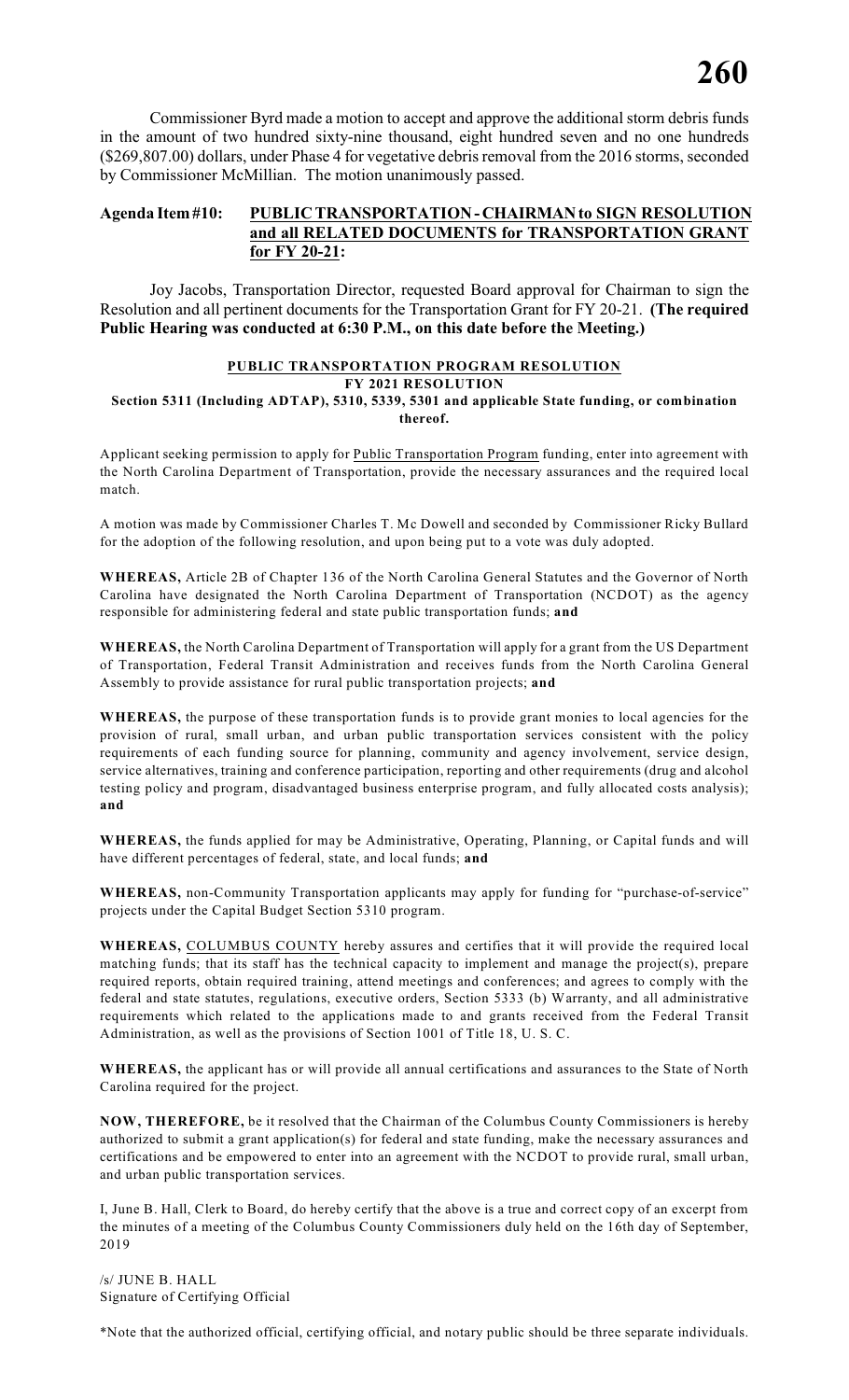Subscribed and sworn to me: 09/17/2019.

/s/ Paulette A. Varnam Notary Public \* 111 Washington Street, Whiteville, NC 28472 *Address* Seal

My commission expires: 08-18-2022.

# **Agenda Item #11: FINANCE - DEPARTMENTAL UPDATE:**

Bobbie Faircloth, Finance Director, will deliver a departmental update on Finance's departmental activities.

On request, a motion was made, seconded and passed to move this item to the next Board meeting.

#### **Agenda Item #12: FINANCE - FIRST BANK for INTERIM FINANCING of WHITEVILLE CITY SCHOOLS:**

Bobbie Faircloth, Finance Director, requested Board approval of First Banking for the interim financing of Whiteville City Schools, from the following Summary of Bids Received.

| <b>BANK</b>                   | <b>RATE</b> | <b>FEES</b> | <b>EFFECTIVE</b><br><b>RATE</b> | <b>PREPAYMENT</b>                                   |
|-------------------------------|-------------|-------------|---------------------------------|-----------------------------------------------------|
| <b>First Bank</b>             | 1.99%       | \$15,000    | 2.04%                           | Year $1 \ (\omega) 102\%$<br>Year 2 @ 100%          |
| <b>Sterling National Bank</b> | 2.10%       | \$5,000     | 2.12%                           | Years 1-2<br>Noncallable<br>Years 2-5 $\omega$ 100% |
| BB&T                          | 2.18%       | \$7,500     | 2.21%                           | Anytime $\omega$ 100%                               |

Commissioner Prevatte made a motion to approve First Bank for the interim financing of Whiteville City Schools, seconded by Vice Chairman P. Edwin Russ. The motion unanimously passed.

#### **Agenda Item #13: SOCIAL SERVICES - MONTHLY ADMINISTRATIVE UPDATE:**

Algernon McKenzie, Social Services Director, delivered the following Social Services Monthly Administrative Update.

On August 7, 2019 I held a brief agency staff meeting. During the meeting, I informed staff of the upcoming training dates for our new phone system; which was scheduled to be installed on August 21, 2019.

Staff was informed of the closing of the Help Mission of Whiteville; due to the lack of funding to continue operation.

Staff was given some information on Medicaid Managed Care that was discussed at the Social Services Institute. We also discussed some of the different audits that DSS agencies will be facing over the next few years.

I reminded staff our agency computers and phones are county property and they are not to be misused. I informed staff computers and phones can be monitored at any time; as they are for work related use and not personal use. This is mentioned at times due to having new staff.

Prior to ending the staff meeting, I presented several employees with service awards for years of service ranging from 20 to 35 years. These employee names were listed in the institute booklet that was given out in early August.

On August 14, 2019 myself, several Supervisors and line workers attended a Medicaid Managed Care cross-training session at Robeson County DSS. During this session, we received updates from State staff as well as information from the providers for Managed Care.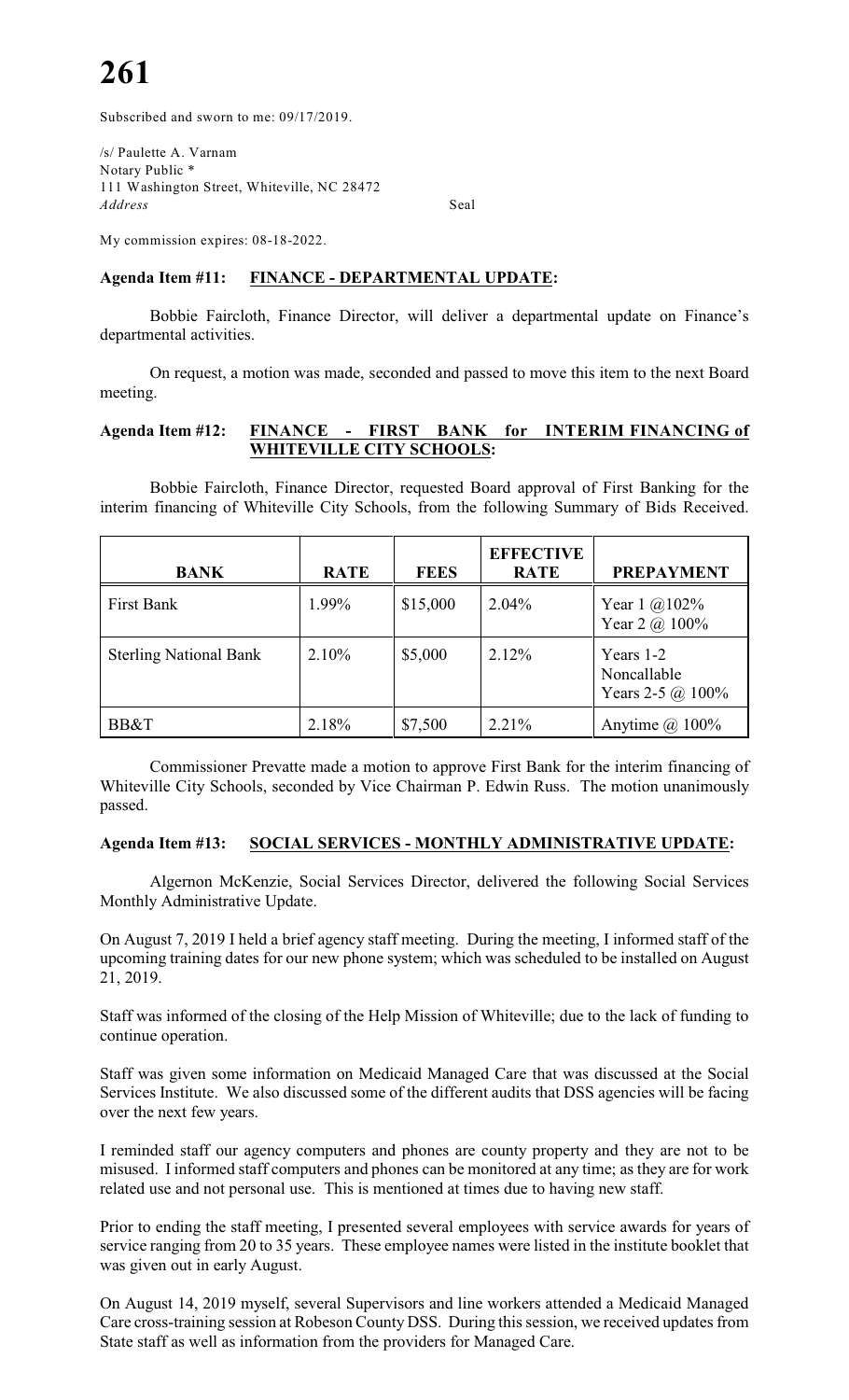On August 16 – 21, 2019 training classes were conducted by the CenturyLink Representative for all DSS staff on the use of our new phones. This was a one and one half hour long hands-on training. On August 21, 2019 around 5:30pm installation began. On August 22, 2019 our new phone system went live. We are still getting use to the new phones, but are grateful to have them as we strive to serve and communicate with the citizens of Columbus County more efficiently.

During the month of August, I attended the following meetings: NC Works Leadership Team, JCPC and Columbus County Partnership for Children's annual meeting.

Lastly, on August 24, 2019 we participated in a Health Fair sponsored by G & G Healthcare in Cerro Gordo, North Carolina. Two workers from our Medicaid Department; Kayla Murphy and Zelda Smith gave out information about Medicaid and donated school supplies to those who stopped by the DSS table. This was a very well attended event.

| есопонне эсі уксу                       |                                                                                                                                                        |  |  |  |  |  |
|-----------------------------------------|--------------------------------------------------------------------------------------------------------------------------------------------------------|--|--|--|--|--|
| <b>PROGRAM</b>                          | <b>STATISTICS</b>                                                                                                                                      |  |  |  |  |  |
| <b>Food &amp; Nutrition</b>             | Applications Taken: 182<br>Applications Approved: 208<br>Active Cases: 5,322<br>Benefits Issued: \$1,255,977.00<br>Participants Served: 11,331         |  |  |  |  |  |
| <b>Adult Medicaid</b>                   | Applications Taken: 129<br>Cases Terminated: 49<br>Redeterminations: 208<br>Applications Processed: 115                                                |  |  |  |  |  |
| <b>Family &amp; Children's Medicaid</b> | Applications Taken: 120<br>Applications Processed: 116<br>Redeterminations: 674<br>Total Medicaid Cases: 17,832<br>Total Individuals Receiving: 18,588 |  |  |  |  |  |
| <b>Child Support</b>                    | <b>Absent Parents Located: 32</b><br>Orders Enforced: 903<br>Active Cases: 3,948<br>Collections: \$480,070.78                                          |  |  |  |  |  |

**August 2019 Economic Services**

#### **August 2019 Human Services**

| <b>PROGRAM</b>                                 | <b>STATISTICS</b>                                                                                                                                                                                            |
|------------------------------------------------|--------------------------------------------------------------------------------------------------------------------------------------------------------------------------------------------------------------|
| <b>Adult Services (APS)</b>                    | APS Reports Accepted: 7<br>County Wards: 28<br>Number of Payee Cases: 14<br><b>Adults Served APS: 1</b><br>Number of Medicaid Transportation Trips: 2,332<br>Amount Requested for Reimbursement: \$45,058.34 |
| <b>Children's Protective Services</b><br>(CPS) | Reports Accepted: 41<br>Reports Screened Out: 26<br>Families Receiving In-Home Services: 45<br>Children Served: 101<br>Contacts with Families Monthly: 515<br>Assessments: 32                                |
| <b>Foster Care</b>                             | Foster Children in Foster Homes: 58<br>Children Placed Outside County: 13<br>Agency Adoptions: 0<br>Pending Adoptions: 2<br>Total Foster Homes Licensed: 7<br>Total Children in Foster Care: 60              |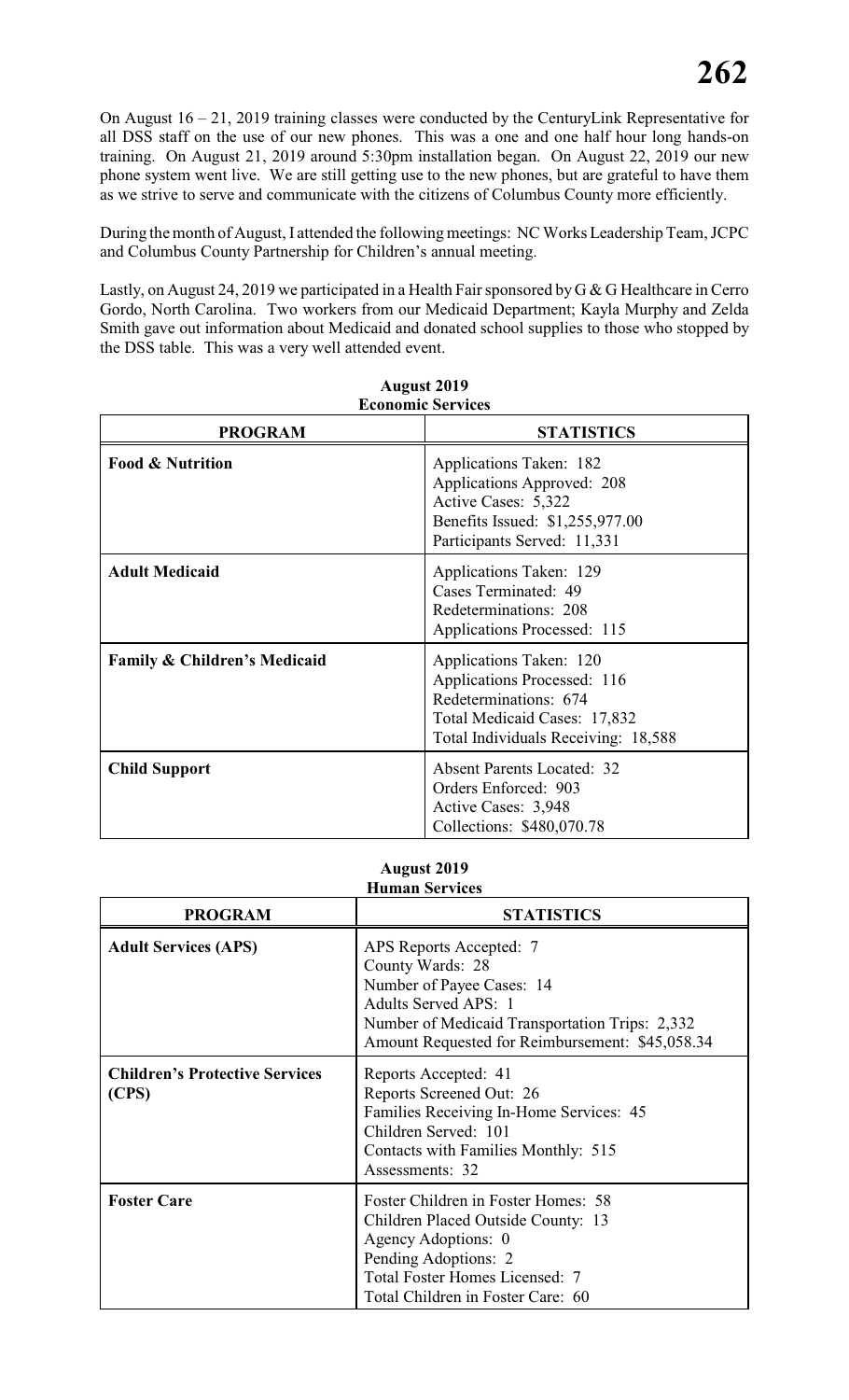| <b>Work First Employment (TANF)</b> | Applications Taken: 17<br>Applications Approved: 12<br>Individuals receiving Benefits: 221<br>Entered Employment: 1<br>Number in Non-Paid Work Experience: 0 |
|-------------------------------------|--------------------------------------------------------------------------------------------------------------------------------------------------------------|
| <b>Program Integrity</b>            | Collections for Fraud: \$3,176.06<br>New Referrals: 13<br>Cases Established: 3                                                                               |
| Day Care                            | Children Receiving Day Care Assistance: 413<br>Children on the Waiting List: 459<br>Amount Spent on Day Care Services: \$226,131.45                          |

## **Economic Services Program Narrative**

Child Support/Paralegal and Work First Cash/Medicaid Transportation/Maintenance and Housekeeping Food and Nutrition and Family and Children's Medicaid Adult Medicaid//Rest Home and Nursing Home/Community Alternatives Program (CAP)

Submitted by Cyndi Hammonds, Income Maintenance Administrator Reporting Month: August 2019

# **News/Updates/Vacancies**

# **Food and Nutrition:**

Food and Nutrition continues to move forward training 4 new staff so we can consistently meet our timeliness compliance timeframes. The Food and Nutrition Team along with all benefit programs at DSS are required to give every client that applies an application to also register to vote where they reside. We can no longer just ask them if they would like to register to vote; we must give or mail them a voter registration application. If the client request for the worker to assist them in filling out the application, the worker is required to help complete it. Every time a client calls or comes into the office, it is required that we offer voter registration to them. Weather the client is applying, completing a decertification or calling to make a change in their case, it must be documented in NCFAST that we have offered for the client to register to vote. This team is fully staffed. \*\*Not August related—however---We have received notification from the State office that any households that would receive their Food and Nutrition Benefits between September 9, 2019 and

September 21, 2019, will receive their benefits on Saturday, September 7, 2019. This will allow households impacted by Hurricane Dorian to purchase food immediately following the storm. There will also be an early release in October so households do not have more than 40 days between their next issuance cycle.

# **Adult and Family & Children's Medicaid:**

 Both Teams in Medicaid are still completing webinars and having to complete courses in NCFAST to prepare for the upcoming Medicaid Transformation. Not only are we preparing for Medicaid Transformation, Adult Medicaid prepares for the upcoming decertification's of all MB/E cases, a limited Medicaid program that only pays for clients' Medicare premiums. These clients' recertifications all come due every December 31st of every year. Family and Children's Medicaid continue to help Food and Nutrition complete phone interviews for recertifications that require one (once every year). The Adult Medicaid Team has 2 vacancies.

# **Child Support and Paralegal:**

Finger printing and extensive background checks will begin for all employees and any new hires on this Team September 27, 2019. Background checks will be completed for any state we have lived, worked or attended school in the last 5 years. NC Child Support pays 66% of the background check charges only and the County pays 34%. We currently have 17 employees that this process will be completed on. Child Support prepared 260 cases for 2 court days in August and our paralegal prepared and reviewed 165 orders. Child Support has 3 workers in training and are presently fully staffed.

## **Work First Cash/Medicaid Transportation/Interpreter/Maintenance and Housekeeping/Deputy:**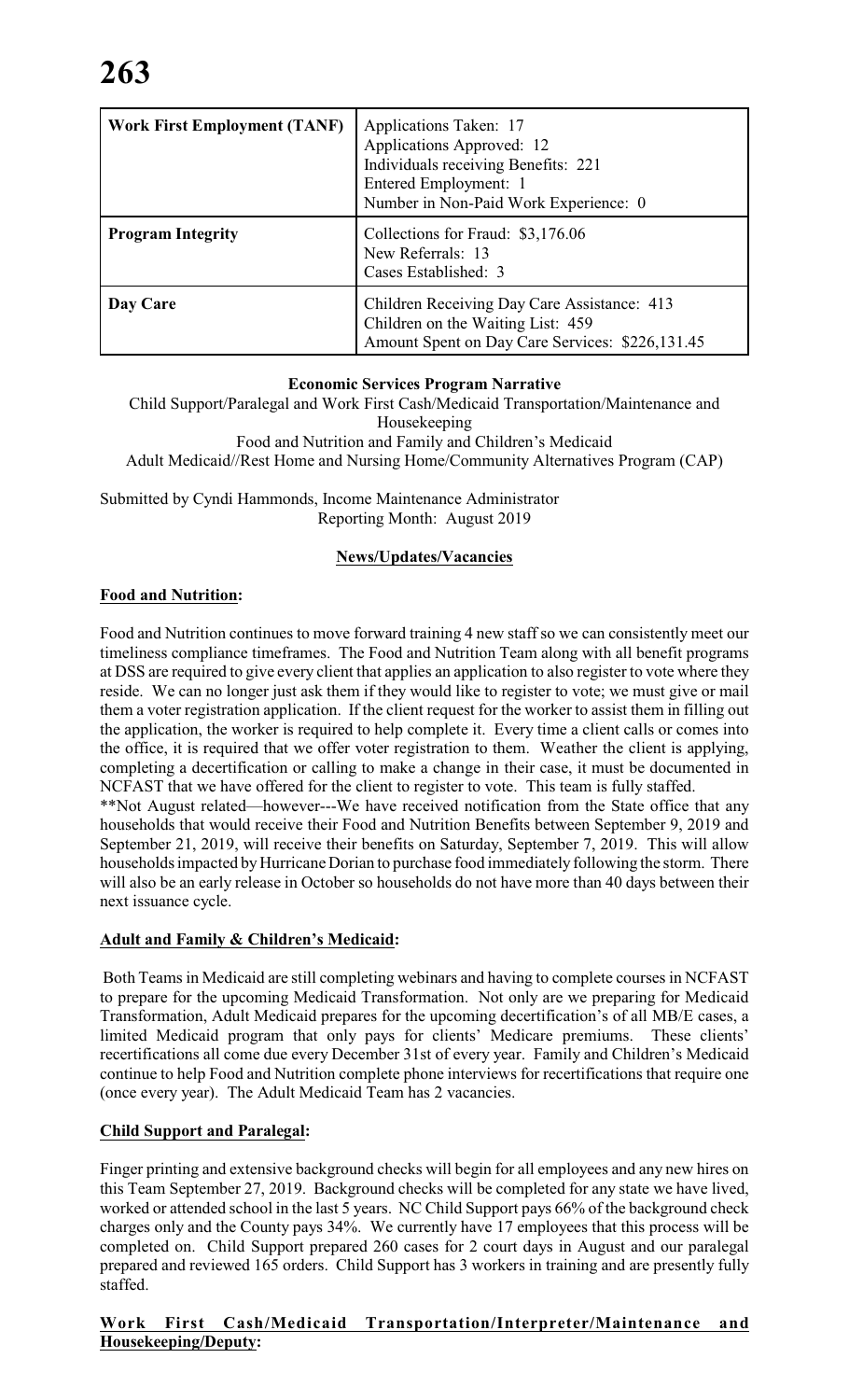- WorkFirst/Cash continues to meet their compliance timeframes.
- Medicaid Transportation continues to remain busy sending referrals for medical transportation with 1 vacancy on that Team.
- Maintenance and Housekeeping continue to keep our facility clean.
- Our deputy continues to do a great job with security.

#### **HUMAN SERVICES BOARD REPORT Melinda H. Lane, Program Manager Vacancies/Updates/News for August 2019**

#### **Intake/Investigation/Assessment:**

The Intake/Investigation/Assessment Unit continues to be fully staffed. School has begun and referrals are expected to increase. Child Welfare go-live for NCFAST for Columbus County continues to be on hold at this time due to many issues with the NCFAST system that are creating double work, incorrect data, loss of staff, and ultimately will affect the ability to meet performance measures and could affect children's safety and well-being. This Unit is preparing for monitoring by the state which will take place in September. This monitoring was previously postponed due to scheduling changes with Child Welfare going into NCFAST.

#### **In-Home Services:**

The In-Home Services Unit continues to have one vacancy, but has interviewed and hopes to make a recommendation. This Unit is preparing for monitoring by the state which will take place in September. This monitoring was previously postponed due to scheduling changes with Child Welfare going into NCFAST.

#### **Foster Care:**

The Foster Care/Adoptions Unit currently has two vacancies. Interviews have been completed and recommendations should be made soon. This Unit is preparing for monitoring by the state which will take place in September This monitoring was previously postponed due to scheduling changes with Child Welfare going into NCFAST.

#### **Transitional Unit:**

The Transitional unit continues to have a vacancy which occurred in the month of July. Interviews have been completed and a recommendation should be made soon. This Unit continues to plan events for LINKs foster children and Foster/Adoptive Parent Recruitment. MAPP classes are currently going on for prospective foster parents. This Unit is also very busy assisting the other Child Welfare Units with courtesy visits, etc. This Unit is preparing for monitoring by the state which will take place in September. This monitoring was previously postponed due to scheduling changes with Child Welfare going into NCFAST.

#### **Adult Services:**

The Adult Services Unit continues to have a vacancy. Interviews have been completed and a recommendation should be made soon. This Unit continues to encounter more and more issues with homeless adults and adults with mental health issues which creates other problems because of the slow response time of mental health agencies. A tremendous amount of time is being dedicated to assisting those adults with mental health issues that are unable to be independent and unable to manage their own funds, etc. The addition of another position in this Unit may be a future request to help with client needs.

#### **Work First Employment:**

This Unit continues to be fully staffed. The Work First Employment Unit continues to work within the NCFAST system with daily issues. This Unit continues to assist with 200% and Emergency Assistance for those eligible. Participation rates are becoming a hot topic again which will require staff to make more contacts out in the community. The Supervisor of this Unit retired at the end of July, but interviews are being scheduled.

#### **Child Day Care:**

The Child Day Care Unit continues to be fully staffed. This Unit continues to work within the NCFAST system dealing with daily issues and updates. The waiting list continues to grow which is a concern for staff, but this Unit continues to monitor the list and occasionally works the list in an attempt to decrease the list by small amounts. The Supervisor of this Unit will be retired at the end of July, but interviews are being scheduled.

#### **Program Integrity:**

Program Integrity continues to work hard to get caught up with program integrity duties and cases. Program Integrity continues to work within NCFAST with issues with regarding data that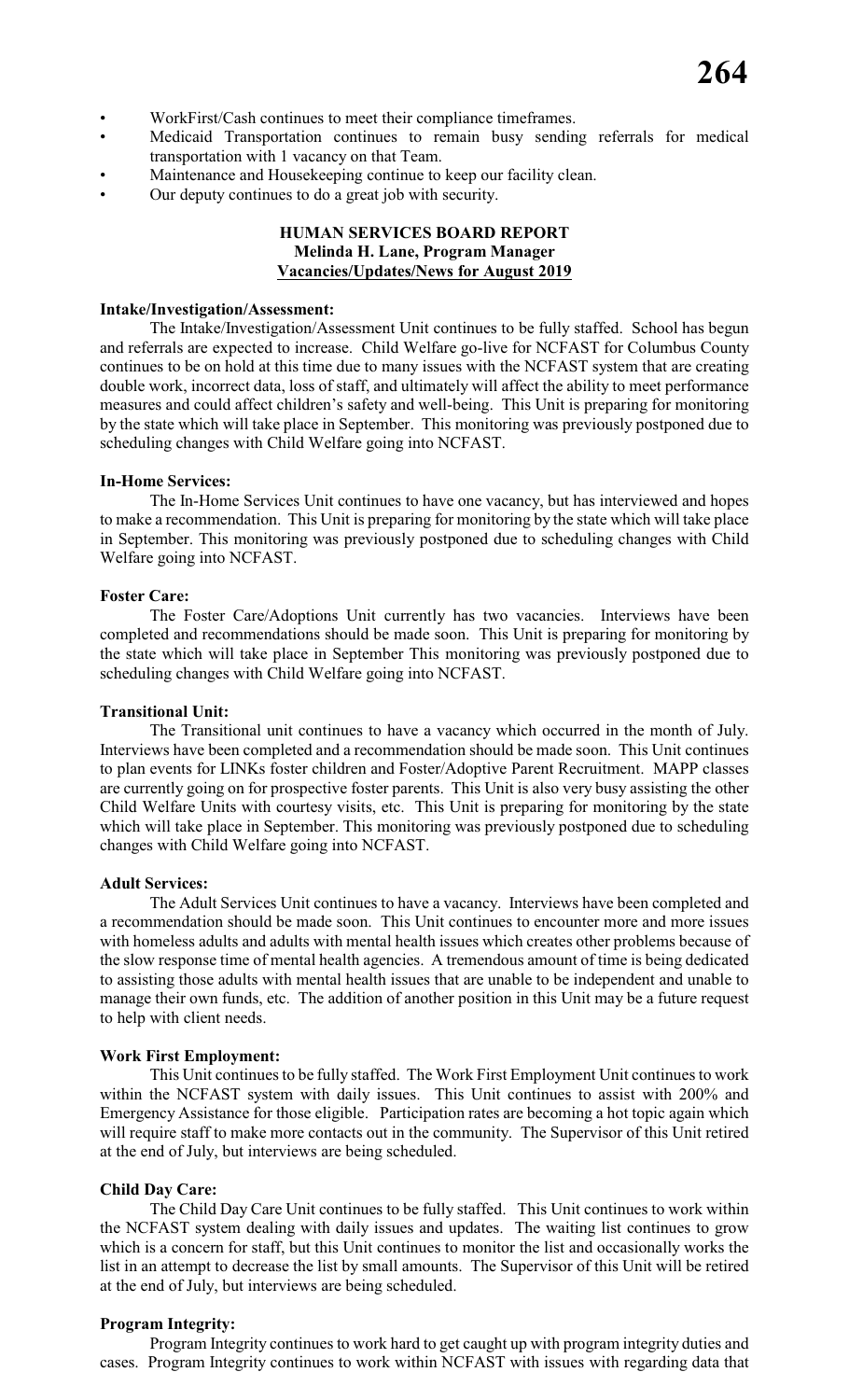correctly reflects the actual work of staff. Numbers continue to be reported as incorrect on reports for all counties Live in NCFAST. The Crisis Intervention Program(CIP) has begun in earnest for the 2019-2010 year. In August, 80 applications were completed with 76 approvals. We continue to have one Temporary worker in the office three days a week.

#### **RECESS REGULAR SESSION and enter into COMBINATION MEETING of COLUMBUS COUNTY WATER and SEWER DISTRICTS I, II, III, IV and V BOARD MEETING:**

At 7:05 P.M., Commissioner Bullard made a motion to recess Regular Session and enter into a **combination meeting** of Columbus County Water and Sewer Districts I, II, III, IV and V Board Meeting, seconded by Commissioner Prevatte. The motion unanimously passed.

#### **Agenda Item #14: COLUMBUS COUNTY WATER and SEWER DISTRICTS I, II, III, IV and V - APPROVAL of BOARD MEETING MINUTES:**

September 03, 2019 **Combination Meeting** of Columbus County Water and Sewer Districts I, II, III, IV and V Board Meeting **(5 sets)**

This information will be recorded in Minute Book Number 2 for each Water District, respectively.

#### **ADJOURN COMBINATION MEETING of COLUMBUS COUNTY WATER and SEWER DISTRICTS I, II, III, IV and V BOARD MEETING and resume REGULAR SESSION:**

At 7:09 P.M., Commissioner Bullard made a motion to adjourn the **combination meeting** of Columbus County Water and Sewer Districts I, II, III, IV and V, and resume Regular Session, seconded by Commissioner McMillian. The motion unanimously passed.

#### **Agenda Item #15: Consent Agenda Item:** Tax Releases and Refunds.

Commissioner McDowell made a motion to approve the following Consent Agenda Item, seconded by Commissioner Byrd. The motion unanimously passed.

#### **Tax Refunds and Releases:**

| Property Value                                                                    |       |      |                             |          | Amount:             |       | \$39.28  |
|-----------------------------------------------------------------------------------|-------|------|-----------------------------|----------|---------------------|-------|----------|
| Boone, Tammy<br>Value: \$4,880.00                                                 | Year: | 2019 | PROPERTY: 00000<br>Account: | 15-02721 | Total:<br>$Bill#$ : | 87749 | \$250.73 |
| Release taxes for 2019/Sold SWMH 7-17-18 rebilled to 15-01975. Release Acme       |       |      |                             |          |                     |       |          |
| Delco(5.86) release Columbus Rescue(.98) release late list(4.61)                  |       |      |                             |          |                     |       |          |
| Property Value                                                                    |       |      |                             |          | Amount:             |       | \$191.43 |
| BYARS, Michael Scott & Hanna                                                      |       |      | PROPERTY: 00000             |          | Total:              |       | \$196.19 |
| Value: \$23,780.00 Year:                                                          |       | 2019 | Account:                    | 07-00142 | Bill#: 90316        |       |          |
| Release value Dbilled. Release Columbus Rescue(4.76)                              |       |      |                             |          |                     |       |          |
| Property Value                                                                    |       |      |                             |          | Amount:             |       | \$116.96 |
| Crowell, William Brad                                                             |       |      | PROPERTY: 00000             |          | Total:              |       | \$119.87 |
| Value: \$14,529.00                                                                | Year: | 2019 | Account:                    | 01-07226 | $Bill#$ :           | 94021 |          |
| Release taxes. Sold in 2018 and listed in New Hanover County., Release Whiteville |       |      |                             |          |                     |       |          |
| Rescue(2.91)                                                                      |       |      |                             |          |                     |       |          |
| Property Value                                                                    |       |      |                             |          | Amount:             |       | \$362.25 |
| Peacock Plummer B & Lula                                                          |       |      | <b>PROPERTY: 26912</b>      |          | Total:              |       | \$407.25 |
| Value: \$45,000.00                                                                | Year: | 2019 | Account:                    | 14-11760 | $Bill#$ :           | 18633 |          |
| Release portion of value. Veteran Exemption. Release Welches Creek(36.00) release |       |      |                             |          |                     |       |          |
| Columbus Rescue(9.00)                                                             |       |      |                             |          |                     |       |          |
| Property Value                                                                    |       |      |                             |          | Amount:             |       | \$0.00   |
| Tedder, Silvan F & Frances E                                                      |       |      | PROPERTY: 5306              |          | Total:              |       | \$27.64  |
| Value: \$0.00                                                                     | Year: | 2019 | Account:                    | 01-00009 | Bill#: 29232        |       |          |
| Release late list. Turned in 1-14-19                                              |       |      |                             |          |                     |       |          |
| Refunds                                                                           |       |      |                             |          | Amount:             |       | \$0.00   |
| Barden, Beverly H.                                                                |       |      | <b>PROPERTY: 2480</b>       |          | Total:              |       | \$200.00 |
| Value: \$0.00                                                                     | Year: | 2018 | Account:                    | 01-02038 | $Bill#$ :           | 92255 |          |
| Refund user fee. Vacant                                                           |       |      |                             |          |                     |       |          |
| Refunds                                                                           |       |      |                             |          | Amount:             |       | \$0.00   |
| Freeman, John Q                                                                   |       |      | <b>PROPERTY: 28281</b>      |          | Total:              |       | \$200.00 |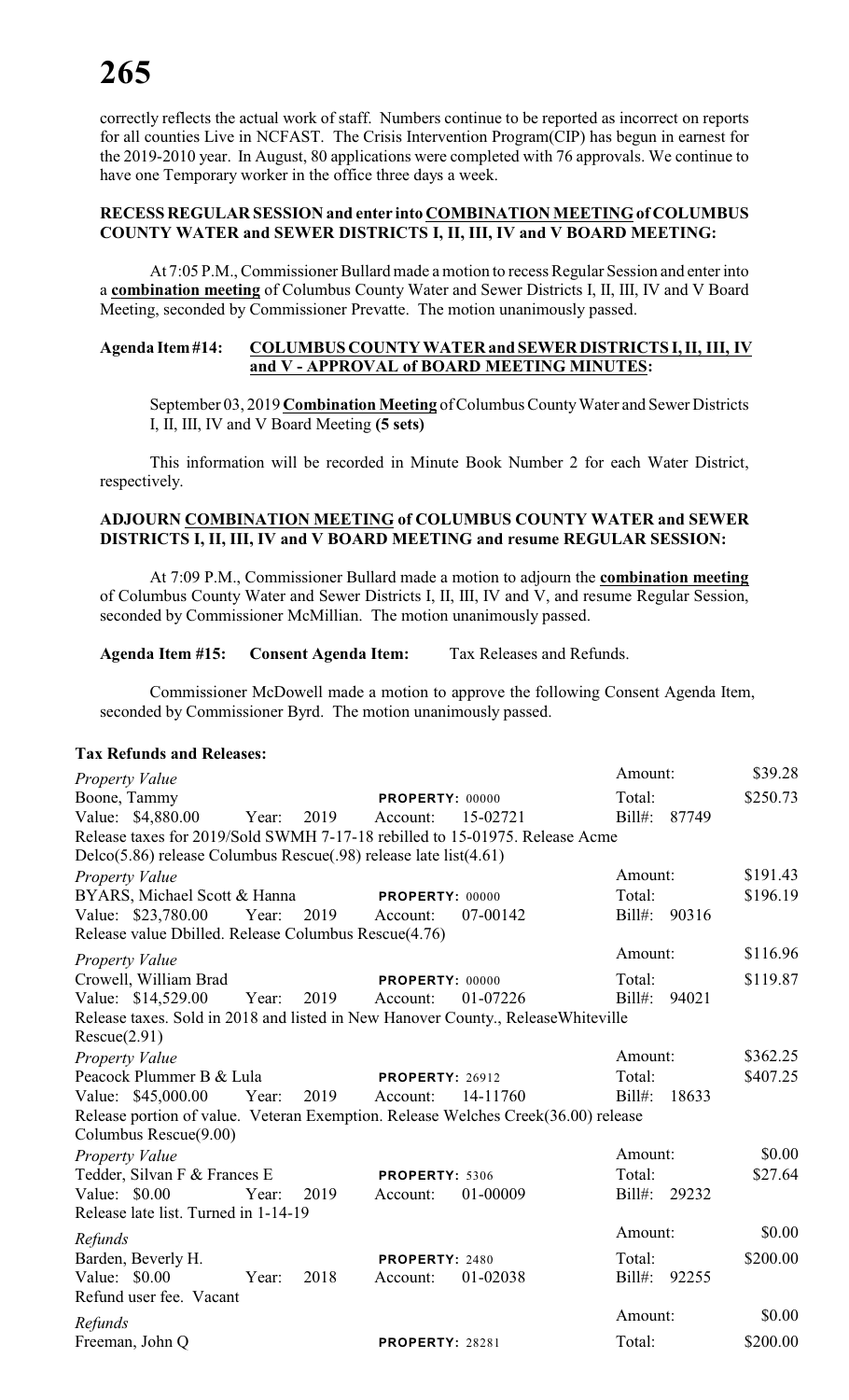| Value: \$0.00                             | Refund user fee.                                                                  | Year: | 2018    | Account:                           | 15-14820 | $Bill#$ :                   | 6056         |                    |
|-------------------------------------------|-----------------------------------------------------------------------------------|-------|---------|------------------------------------|----------|-----------------------------|--------------|--------------------|
| Refunds                                   |                                                                                   |       |         |                                    |          | Amount:                     |              | \$0.00             |
| Value: $$0.00$                            | Hamilton, Marvin Eugene Jr<br>Refund user fee. Billed to single wide mobile home. | Year: | 2018    | <b>PROPERTY: 81717</b><br>Account: | 01-36233 | Total:<br>Bill#:            | 9866         | \$200.00           |
| Refunds                                   |                                                                                   |       |         |                                    |          | Amount:                     |              | \$0.00             |
| Value: \$0.00                             | Harrelson, Carl W Jr.<br>Refund user fee.                                         | Year: | 2018    | PROPERTY: 94842<br>Account:        | 07-08080 | Total:<br>$Bill#$ :         | 10532        | \$200.00           |
| Refunds<br>Jessup Vilena<br>Value: \$0.00 | Refund user fee. Billed to Single wide.                                           | Year: | 2018    | PROPERTY: 81224<br>Account:        | 14-07341 | Amount:<br>Total:<br>Bill#: | 14766        | \$0.00<br>\$200.00 |
| Refunds                                   |                                                                                   |       |         |                                    |          | Amount:                     |              | \$0.00             |
| Long, Thelton<br>Value: \$0.00            | Refund user fee. Dbilled.                                                         | Year: | 2019    | PROPERTY: 7395<br>Account:         | 03-14860 | Total:<br>Bill#:            | 11750        | \$200.00           |
| Refunds                                   |                                                                                   |       |         |                                    |          | Amount:                     |              | \$0.00             |
| Value: \$0.00                             | Mason, Alonzia & Annie Belle Heirs<br>Refund user fee.                            | Year: | 2018    | <b>PROPERTY: 21662</b><br>Account: | 12-18540 | Total:<br>$Bill#$ :         | 19544        | \$200.00           |
| Refunds                                   |                                                                                   |       |         |                                    |          | Amount:                     |              | \$0.00             |
| Value: \$0.00                             | McDuffie, Billy Joe & Darlene B<br>Refund user fees.                              | Year: | 2018    | <b>PROPERTY: 16585</b><br>Account: | 09-05131 | Total:<br>$Bill#$ :         | 20141        | \$400.00           |
| Refunds                                   |                                                                                   |       |         |                                    |          | Amount:                     |              | \$0.00             |
| Value: $$0.00$                            | Mudassar Mohammed Yaseen<br>Refund user fees. Unliveable.                         | Year: | $17-19$ | <b>PROPERTY: 16495</b><br>Account: | 09-03138 | Total:<br>$Bill#$ :         | 99999        | \$403.00           |
| Refunds                                   |                                                                                   |       |         |                                    |          | Amount:                     |              | \$0.00             |
| Value: \$0.00                             | Shepherd, James C<br>Refund user fee.                                             | Year: | 2018    | <b>PROPERTY: 18250</b><br>Account: | 10-15420 | Total:<br>Bill#: 30566      |              | \$200.00           |
| Refunds                                   |                                                                                   |       |         |                                    |          | Amount:                     |              | \$0.00             |
| Value: $$0.00$                            | Simmons, Mary B<br>Refund user fee. Dbl billed to single wide mobile home.        | Year: | 2018    | PROPERTY: 6483<br>Account:         | 03-05751 | Total:<br>Bill#: 31046      |              | \$200.00           |
| Refunds                                   |                                                                                   |       |         |                                    |          | Amount:                     |              | \$0.00             |
| Value: \$0.00                             | Wright, Roger & Carol C.<br>Refund user fee. Dbl Act#9-04567                      | Year: | 2018    | <b>PROPERTY: 16764</b><br>Account: | 09-36360 | Total:<br>Bill#: 42108      |              | \$200.00           |
| User Fee                                  |                                                                                   |       |         |                                    |          | Amount:                     |              | \$0.00             |
| Value: \$0.00                             | <b>Bethel Holiness Church</b><br>Release user fee. Vacant                         | Year: | 2019    | PROPERTY: 00000<br>Account:        | 01-04864 | Total:<br>Bill#: 87047      |              | \$200.00           |
| User Fee<br>Value: \$0.00                 | Bowen, Ronnie<br>Release user fee. Vacant                                         | Year: | 2019    | <b>PROPERTY: 25077</b><br>Account: | 13-06499 | Amount:<br>Total:<br>Bill#: | 88040        | \$0.00<br>\$200.00 |
| User Fee                                  |                                                                                   |       |         |                                    |          | Amount:                     |              | \$0.00             |
| Value: \$0.00                             | Brock, Jason & Kimberly<br>Release user fee. Uses a commercial hauler             | Year: | 2019    | <b>PROPERTY: 00000</b><br>Account: | 11-05810 | Total:<br>$Bill#$ :         | 88600        | \$113.00           |
| User Fee                                  |                                                                                   |       |         |                                    |          | Amount:                     |              | \$0.00             |
| Value: $$0.00$                            | Brown, Ina J. & Van<br>Release user fee. Vacant                                   | Year: | 2019    | PROPERTY: 76837<br>Account:        | 01-03424 | Total:<br>$Bill#$ :         | 88901        | \$200.00           |
| User Fee                                  |                                                                                   |       |         |                                    |          | Amount:                     |              | \$0.00             |
| Value:                                    | Bryan, Shelby Jean<br>\$0.00                                                      | Year: | 2019    | <b>PROPERTY: 15364</b><br>Account: | 09-01760 | Total:                      | Bill#: 89330 | \$200.00           |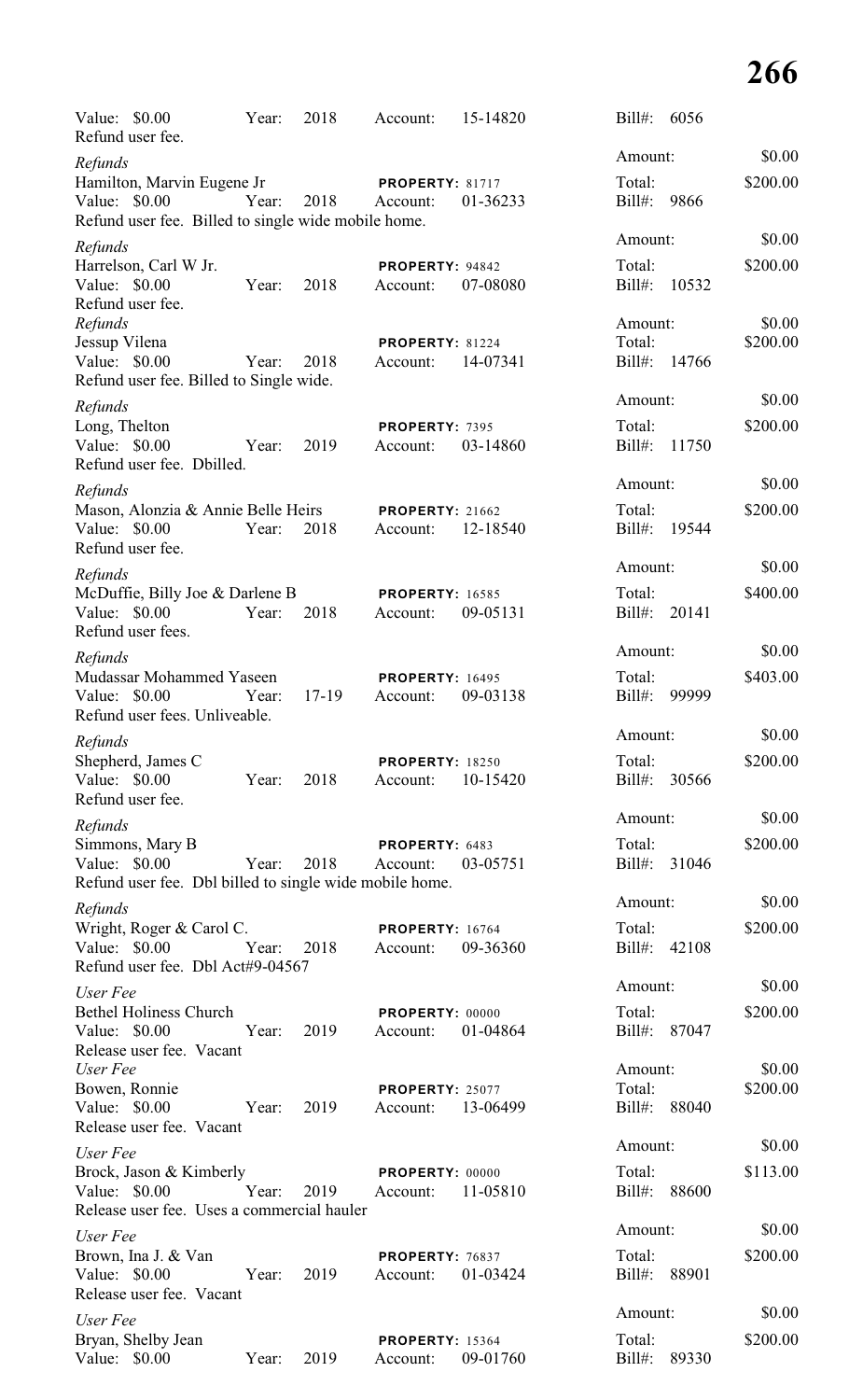| Release user fee. Vacant                                                                                             |                                                |                                        |                    |
|----------------------------------------------------------------------------------------------------------------------|------------------------------------------------|----------------------------------------|--------------------|
| User Fee<br>Daniels, Ellen D<br>Value: \$0.00<br>2019<br>Year:<br>Release user fee. Vacant land.                     | PROPERTY: 30584<br>16-03024<br>Account:        | Amount:<br>Total:<br>Bill#: 94334      | \$0.00<br>\$200.00 |
| User Fee<br>Fowler, Larry C & Angela<br>Value: $$0.00$<br>Year:<br>2019<br>Release user fee. Vacant                  | <b>PROPERTY: 76336</b><br>15-14491<br>Account: | Amount:<br>Total:<br>Bill#: 98792      | \$0.00<br>\$200.00 |
| User Fee<br>Garner, George O & Alene<br>Value: $$0.00$<br>Year:<br>2019<br>Release user fee. Vacant                  | PROPERTY: 6599<br>03-03715<br>Account:         | Amount:<br>Total:<br>Bill#: 99738      | \$0.00<br>\$200.00 |
| User Fee<br>Garner, George O & Alene<br>Value: $$0.00$<br>Year:<br>2019<br>Release user fee. Dbilled                 | PROPERTY: 6931<br>03-08200<br>Account:         | Amount:<br>Total:<br>Bill#: 99740      | \$0.00<br>\$200.00 |
| User Fee<br>Garnica Jacinto<br>Value: \$0.00<br>Year:<br>2019<br>Release user fee. Vacant                            | <b>PROPERTY: 17901</b><br>10-04561<br>Account: | Amount:<br>Total:<br>Bill#: 99751      | \$0.00<br>\$113.00 |
| User Fee<br>Gore, Daniel Jackson<br>2019<br>Value: $$0.00$<br>Year:<br>Release user fee. Vacant Bldg.                | PROPERTY: 79484<br>03-02835<br>Account:        | Amount:<br>Total:<br>$Bill#$ :<br>1009 | \$0.00<br>\$200.00 |
| User Fee<br>Griffin Kimberly Ann & Jack Williard<br>Value: \$0.00<br>2019<br>Year:<br>Release user fee. Vacant       | PROPERTY: 25742<br>13-03517<br>Account:        | Amount:<br>Total:<br>Bill#: 2703       | \$0.00<br>\$200.00 |
| User Fee<br>Harrelson, Eunice Norris<br>Value: $$0.00$<br>Year: 2019<br>Release user fee. Overbilled.                | <b>PROPERTY: 16025</b><br>09-13075<br>Account: | Amount:<br>Total:<br>Bill#: 3811       | \$0.00<br>\$200.00 |
| User Fee<br>Hayes, Faye Green<br>Value: $$0.00$<br>Year: 2019<br>Release user fee. Only 1 house on property.         | <b>PROPERTY: 30272</b><br>16-07720<br>Account: | Amount:<br>Total:<br>Bill#: 4139       | \$0.00<br>\$200.00 |
| User Fee<br>Jacobs, Ezzell & Daphine<br>Value: \$0.00<br>Year: 2019<br>Release user fee. Dbilled Act#11-03424        | <b>PROPERTY: 85324</b><br>11-14207<br>Account: | Amount:<br>Total:<br>Bill#: 7317       | \$0.00<br>\$200.00 |
| User Fee<br>Kelly, Sharon<br>Value: \$0.00<br>Year: 2019<br>Release user fee. Dbilled.                               | PROPERTY: 28709<br>15-22160<br>Account:        | Amount:<br>Total:<br>Bill#: 9221       | \$0.00<br>\$200.00 |
| User Fee<br>Kermon, Raquel Cox<br>Value: $$0.00$<br>Year: 2019<br>Release user fee. House vacant. 2153 Howard Cox Rd | <b>PROPERTY: 12825</b><br>07-02607<br>Account: | Amount:<br>Total:<br>Bill#: 9274       | \$0.00<br>\$200.00 |
| User Fee<br>Lennon, Blanchie J<br>Value: $$0.00$<br>Year: 2019<br>Release user fees, Vacant                          | PROPERTY: 26726<br>14-08700<br>Account:        | Amount:<br>Total:<br>Bill#: 10485      | \$0.00<br>\$400.00 |
| User Fee<br>Moore, Mildred M.(Dec)<br>Year:<br>Value: $$0.00$<br>2019<br>Release user fee. No house on property.     | <b>PROPERTY: 26857</b><br>Account: 14-10987    | Amount:<br>Total:<br>Bill#: 15978      | \$0.00<br>\$200.00 |
| User Fee<br>Nealy, Theatus (Deceased)<br>Value: $$0.00$<br>$\gamma$ Year:<br>2019<br>Release user fee. Vacant        | <b>PROPERTY: 16496</b><br>09-21903<br>Account: | Amount:<br>Total:<br>Bill#: 16889      | \$0.00<br>\$200.00 |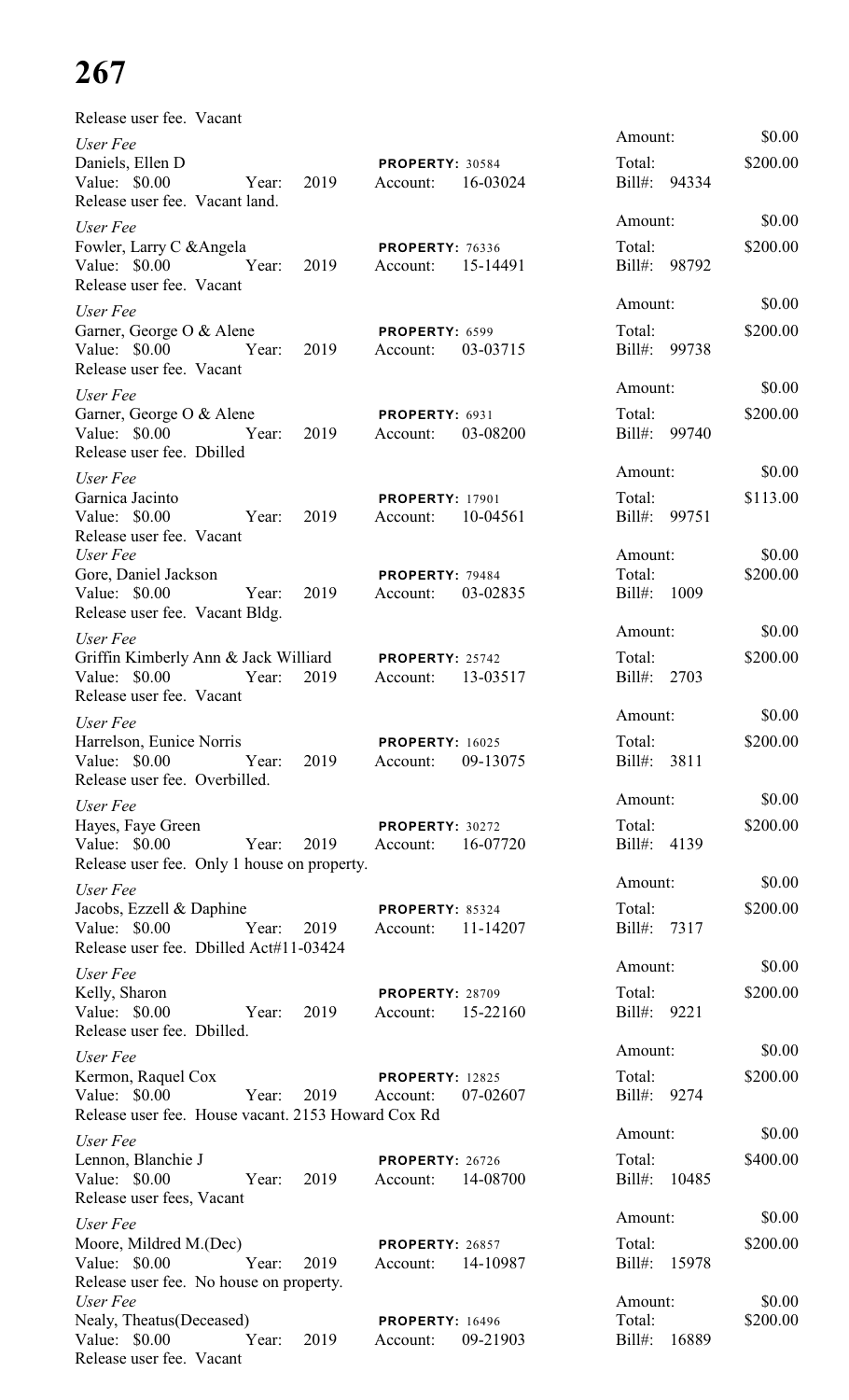| User Fee                                                                                                                |       |            |                                    |          | Amount:                | \$0.00   |
|-------------------------------------------------------------------------------------------------------------------------|-------|------------|------------------------------------|----------|------------------------|----------|
| Ransom, LarryWayne<br>Value: \$0.00<br>Release user fee. Dbilled                                                        | Year: | 2019       | PROPERTY: 9887<br>Account:         | 05-05560 | Total:<br>Bill#: 20821 | \$200.00 |
| User Fee                                                                                                                |       |            |                                    |          | Amount:                | \$0.00   |
| Sexton, William M & Sylvia<br>Value: \$0.00<br>Release user fee. House Vacant                                           | Year: | 2019       | <b>PROPERTY: 18717</b><br>Account: | 11-00510 | Total:<br>Bill#: 23793 | \$200.00 |
| User Fee                                                                                                                |       |            |                                    |          | Amount:                | \$0.00   |
| Spaulding, Herman L.<br>Value: \$0.00<br>Release user fee. Dbilled.                                                     | Year: | 2019       | <b>PROPERTY: 96183</b><br>Account: | 08-03856 | Total:<br>Bill#: 26547 | \$200.00 |
| User Fee                                                                                                                |       |            |                                    |          | Amount:                | \$0.00   |
| Spivey, Ricky Lee Jr.<br>Value: \$0.00<br>Release user fee. Dbilled Act#9-28488                                         | Year: | 2019       | <b>PROPERTY: 86535</b><br>Account: | 09-00205 | Total:<br>Bill#: 26949 | \$200.00 |
| User Fee                                                                                                                |       |            |                                    |          | Amount:                | \$0.00   |
| Sullivan, Rickie Lee<br>Value: \$0.00<br>Release user fee. Dbilled.                                                     | Year: | 2019       | PROPERTY: 78622<br>Account:        | 16-15763 | Total:<br>Bill#: 28692 | \$200.00 |
| User Fee                                                                                                                |       |            |                                    |          | Amount:                | \$0.00   |
| T & H Enterprizes, Inc.<br>Value: \$0.00<br>Release user fee. Vacant                                                    | Year: | 2019       | PROPERTY: 29692<br>Account:        | 15-02826 | Total:<br>Bill#: 28886 | \$200.00 |
| User Fee                                                                                                                |       |            |                                    |          | Amount:                | \$0.00   |
| Vaught, Annie R McGirt<br>Value: \$0.00<br>Release user fee. Vacant                                                     | Year: | 2019       | PROPERTY: 24924<br>Account:        | 13-41115 | Total:<br>Bill#: 30892 | \$200.00 |
| User Fee                                                                                                                |       |            |                                    |          | Amount:                | \$0.00   |
| Waccamaw Storage Inc.<br>Value: \$0.00<br>Release user fee. Storage Bldg.                                               | Year: | 2019       | <b>PROPERTY: 75991</b><br>Account: | 08-19633 | Total:<br>Bill#: 31133 | \$200.00 |
| User Fee                                                                                                                |       |            |                                    |          | Amount:                | \$0.00   |
| Ward, Christopher Bryan<br>Value: \$0.00<br>Release user fee. Dbilled                                                   | Year: | 2019       | <b>PROPERTY: 13552</b><br>Account: | 07-04425 | Total:<br>Bill#: 31799 | \$200.00 |
| User Fee                                                                                                                |       |            |                                    |          | Amount:                | \$0.00   |
| Williamson, Hank<br>Value: $$0.00$<br>Release user fee. Dbilled.                                                        | Year: | 2019       | PROPERTY: 86880<br>Account:        | 12-30645 | Total:<br>Bill#: 34544 | \$200.00 |
| User Fee                                                                                                                |       |            |                                    |          | Amount:                | \$0.00   |
| Williamson, Larry J. & Cheryl W PROPERTY: 00000<br>Value: $$0.00$<br>Release user fee. Drilled for can Prop#83676/20459 |       | Year: 2019 | Account:                           | 11-30060 | Total:<br>Bill#: 34645 | \$200.00 |
| User Fee                                                                                                                |       |            |                                    |          | Amount:                | \$0.00   |
| Wright, Roger & Carol C<br>Value: \$0.00<br>Release user fee. Can billed on another account.                            | Year: | 2019       | <b>PROPERTY: 16764</b><br>Account: | 09-36360 | Total:<br>Bill#: 35604 | \$200.00 |

## **Agenda Item #16: PUBLIC INPUT:**

Chairman Burroughs opened the floor for Public Input, and requested that Amanda B. Prince, County Attorney, orally read the Policy for Public Address to the Board. Ms. Prince orally read the policy in its entirety. No Public Input was received either orally or written.

## **Agenda Item #17: COLUMBUS COUNTY SCHOOLS - EXCHANGE OF REAL PROPERTY CERO GORDO ELEMENTARY SCHOOL:**

Michael H. Stephens, County Manager, requested Board approval of the exchange of 1.58 acres for 6.70 acres for the Cerro Gordo Elementary School site.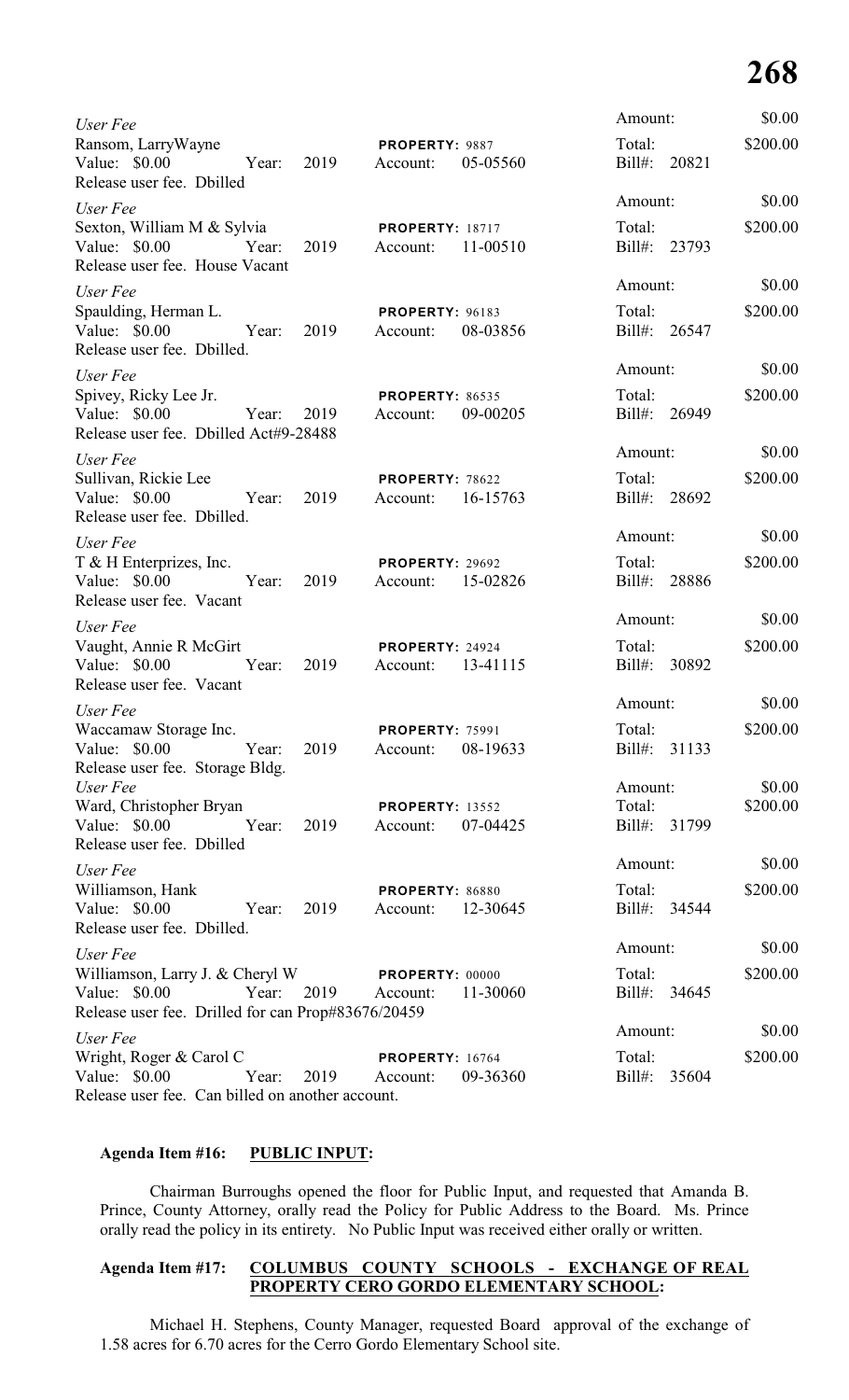Commissioner Bullard made a motion to approve the exchange of 1.58 acres for 6.70 acres for the Cerro Gordo Elementary School site, seconded by Vice Chairman Russ. The motion unanimously passed.

# **Agenda Item #18: COMMENTS:**

Chairman Burroughs opened the floor for comments. The following spoke.

## B. **Board of Commissioners:**

1. **Commissioner McDowell:** I would like to thank our employees and everyone who helped and was involved at the Emergency Center during the hurricane.

## 2. **Commissioner Bullard:** started the following:

-There is much discussion being conducted relative to our Closed Session Minutes;

-I need to know if we are following the correct procedure we need to do with our Closed Session Minutes; **and**

**Reply - County Attorney:** If we state that we discussed the topic, that is enough in accordance with the information that I have.

-This Board needs to be consistent and allow enough transparency to satisfy the public and the press that is within legal limits.

**Chairman Burroughs:** stated he has spoken with the County Attorney and the County Manager and encouraged them to provide more details for the public.

#### 3. **Commissioner Prevatte:** stated the following:

-I truly appreciate all of our employees and everyone that rendered their help during the storm;

-I would like to commend Kay Worley and David for the letter received from Red Cross that stated our emergency operations are top notch; **and**

-Relative to the Closed Session Minutes, we need to provide more details for the public and the press and stay within the legal subject limitations.

#### 4. **Commissioner McMillian:** stated the following:

-I would like to thank the Administration Office and the Soil and Water Conservation Office for their help and information provided to me when I call; **and**

-The citizens are concerned relative to the upcoming election, and I have contacted the Elections Office for the information.

 5. **Vice Chairman Russ:** I am having trouble with the keypad in the Administration Office.

#### 6. **Commissioner Byrd:** stated the following:

-Relative to the Closed Session Minutes, we need to be more detailed, release the information in a timely manner, and stay within the restricted legal subjects;

-I talked to Toby at the Lake Waccamaw State Park about the removal of the sediment at the entrance to the lake several months ago, and I would like to know status of this situation;

**REPLY:** Edward Davis replied stating this process would involve the Army corps of Engineers and it will take several years to obtain the permit that is needed;

-Spearman and Robeson Road may be a State road, and there is a hot power line on the ground, and we need to find out if it is a State road;

-The \$20,000 that we approved for Southeastern Community College to entice the president needs to be revisited;

-As an eyewitness, I have all the information that is needed for processing as to dumping trash on Robeson Road; **and**

-This Board needs to unify and operate as one (1) Board with seven (7) members.

# 7. **Chairman Burroughs:** stated the following:

-I appreciate the schools board attending this meeting;

-I appreciate the Daughters of the American Revolution attending and presenting a copy of the Constitution to the Board;

-The Columbus County 4-H's have been absent for the last two (2) years at the NCACC Conference, and I encourage the 4-H's to attend;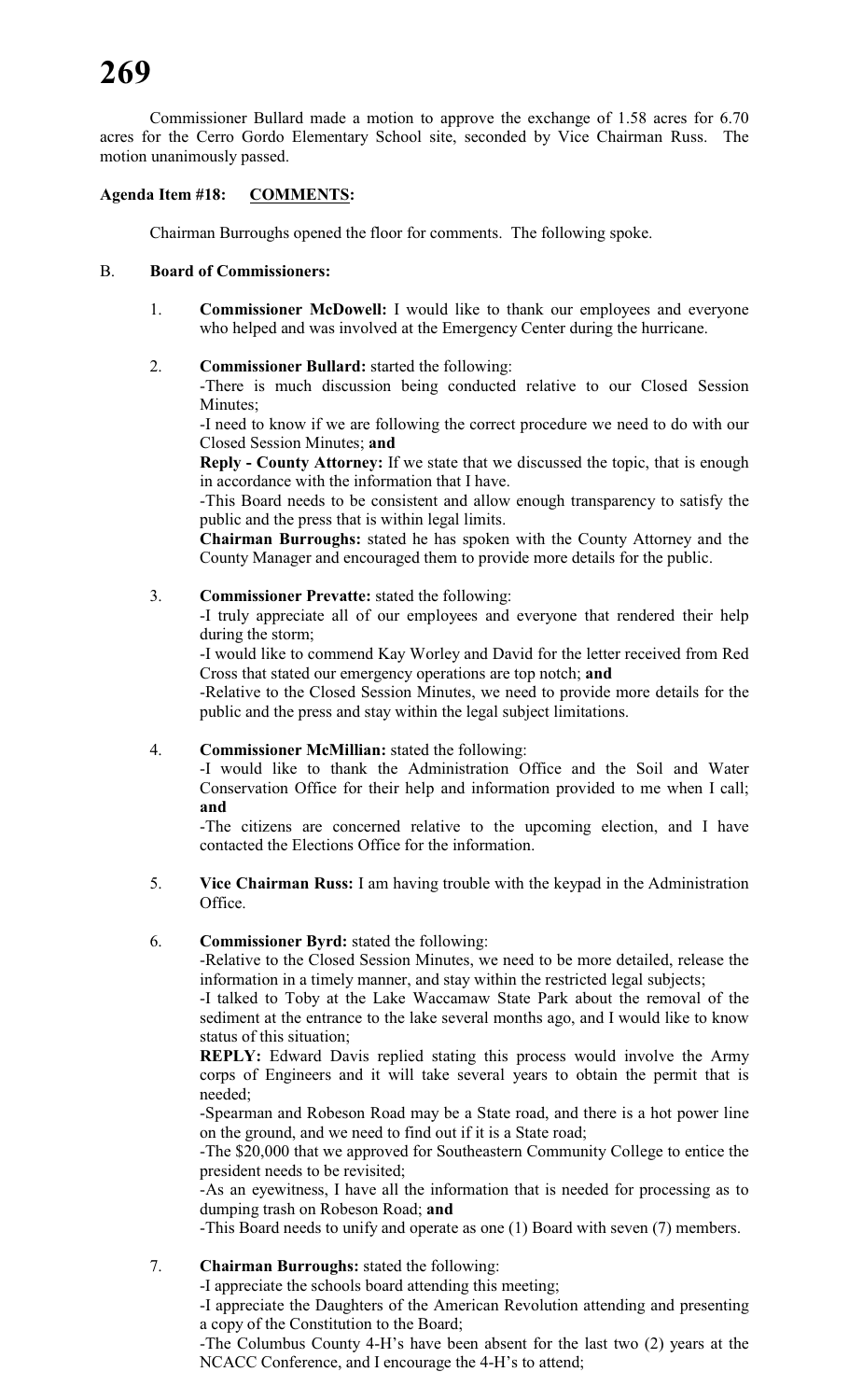-I received a letter from the American Red Cross complimenting our Emergency Center and stated the center was the most organized and prepared center they had worked with;

-I would like to thank our employees and everyone else who worked during the hurricane;

-Responses to a concerned citizen's complaints are as follows:

1. A hurricane is on its way, and there is no evacuation plan for the eastern part of the County, that is from highway 211 back.

•Hurricane Dorian was a Category 2 storm and based on information from the National Weather Service, there was no reason to issue a mandatory evacuation anywhere in the County. However, emergency evacuation shelters were opened for anyone that felt the need to evacuate their home.

2. There is no designated supply center located from Highway 211 back to help our residents. I am asking you as nice and polite as I can, we need help down there, we need water, we need hurricane supplies, maybe we need an evacuation center.

•During Hurricane Dorian there were no Points of Distribution Sites (POD's) set up throughout the County. POD's are generally not set up until after an event, when there is an extended amount of time when people are without power or if roads are flooded that would prevent people from travel. In the past, POD sites have been set up at the local Fire/EMS departments. At POD sites in the past, we passed out MRE's, bottled water, and tarps. These are not items that are passed out before a disaster.

•East Columbus High School along with other sites was opened as a shelter on Wednesday, prior to the storm.

3. The generators at East Columbus High School went out last year. Have they been maintained? Has anyone checked on this?

•Prior to the storm, Columbus County Schools Maintenance Director Timmy Ward was contacted regarding generators at our Emergency Evacuation Shelters. Mr. Ward relayed that the generators at the schools that we use for Emergency Evacuations were operational. He even told us that they had recently installed new fuel tanks at some of these locations.

4. We will probably lose electricity in the Bolton/Prosper areas for four (4) days if the hurricane bares down. If we do lose electricity for four (4) days, we will be without water again in excess of four (4) days.

- •POD sites are set up at the local fire/ems departments ASAP if there is an extended amount of time when people are without power or if roads are flooded. Water, MRE's and tarps are made available to those in need.
- •There are a lot of residents throughout Columbus County that do not have access to the Columbus County Public Water Supply System. When a major storm hits the County, unfortunately residents will be without electricity and water supply.

5. I am asking you again for County water in Prosper, and I have heard a promise before. The citizens have paid for County water before and have never received it.

- •The Public Utilities Department has been working with Green Engineering on potential water system extension projects in all water districts throughout the County. If a project is financially feasible to complete, the County hopes to extend water lines to the residents that have been requesting water service in their area. Due to such a huge financial burden on the County, there are restrictions to receiving County water. A minimum of 15 houses per mile must hook up to the system or the project will not be feasible to complete.
- •All citizens within Columbus County are required to pay taxes for their property. Although the tax covers a lot of expense within the County, the Columbus County Public Water Supply is not covered by residential tax payments. The Columbus County Public Utilities Department is an enterprise fund and does not directly affect the general fund balance for Columbus County.
- 6. We have a recycling center that will not take our trash.
- •The Byrdville Recycling Center is a recycling center only. It was not constructed to accept household trash, only recyclable materials. This facility is operated with funding from the State of NC. Therefore, the guidelines and procedures that Columbus County follows for all recycling centers are required by the State. The citizens located within the County limits pay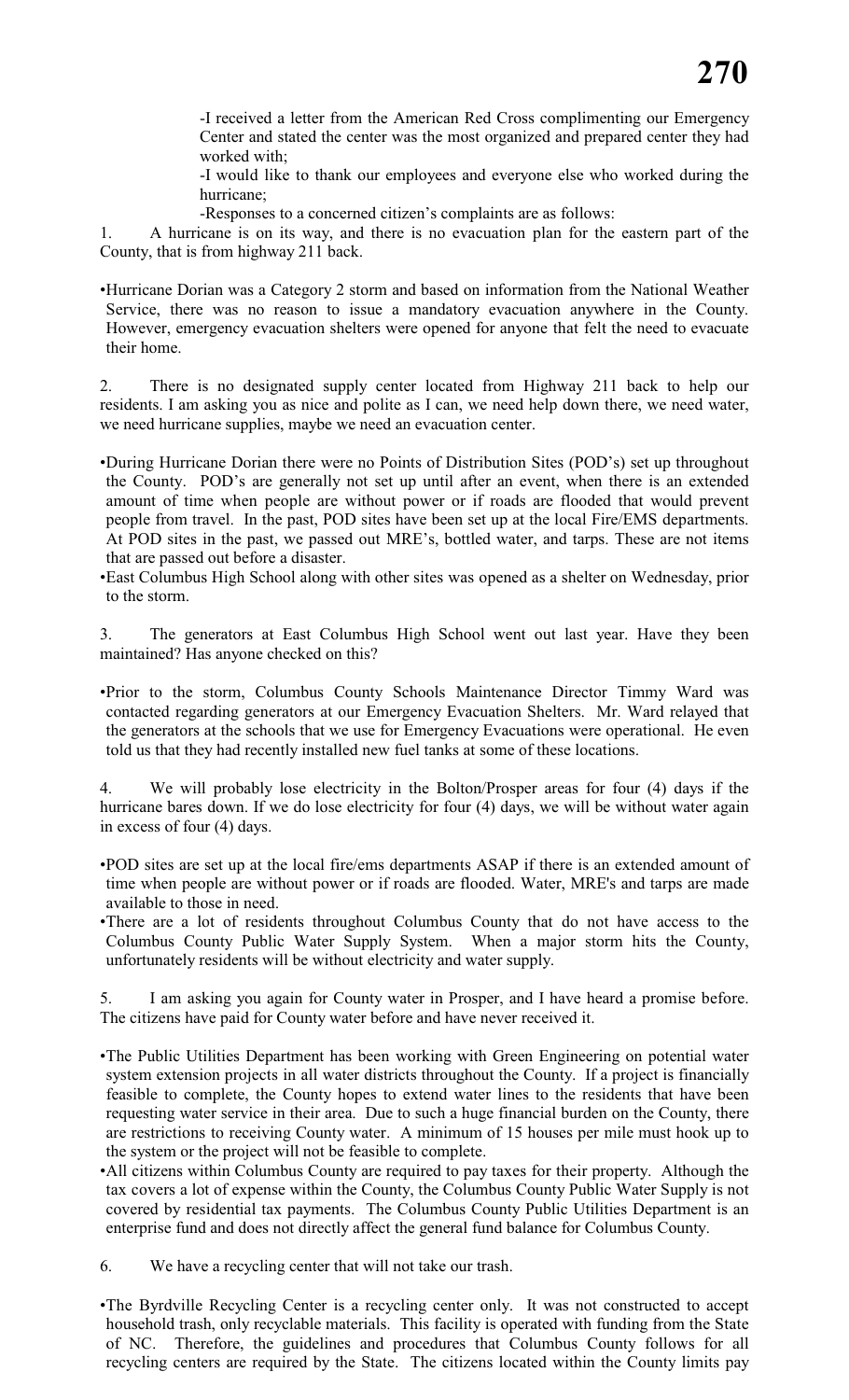\$200 a year in taxes for residential trash collection services. Household trash is to be placed in the receptacle at the resident's home for proper disposal

It is time that the eastern part, between highway 211 and the County line, get some help. We are paying Columbus County taxes. I think the Board should look at the part between Highway 211 and back, in getting us some help. We are getting nothing in the eastern part of North Carolina. You can give all the excuses you want to, but we are getting nothing in this area.

- •Columbus County EDC has applied for and been awarded a \$2.15 million grant to complete the sewer service that will support development in both the International Logistics Park as well as the Mid-Atlantic Rail Served Industrial Park.
- •Columbus County EDC is in the process of submitting a \$3.4 million grant application to the United States Economic Development Administration that will provide two new wells for the water district, as well as extending the 16 inch water main from the county line down to the entrance and into the International Logistics Park. Included in the project is planned co-location of conduit and vaults that can be leased to an internet service provider in the future.
- •Columbus County EDC is in the process of submitting a business incubator grant application to the US EDA for approximately \$1 million to establish a facility in the Town of Bolton (on Blacksmith Road).
- •Columbus County EDC has been in frequent contact and has written several support letters in support of Great Grant applications being made by ATMC to expand internet coverage throughout the underserved areas of Columbus County.
- •Columbus County EDC is in the process of investigating the cost of up-fits for the wastewater treatment plant located on Fertilizer Road near the Hexion/Momentive Chemical facility to enable that facility to handle human waste in addition to chemical wastes currently processed. This would open the area to further industrial development. The plant is rated for 150,000 gallons per day and is using less than 25,000 gpd.
- •Columbus County approved an economic development incentive grant for International Paper Company in support of their \$160,252,000 expansion and addition of a second fluff paper line. The incentive grant totaled \$4,314,800.
- •Columbus County has supported 3 recent expansions at the West Fraser dimensional lumber mill in the last few years. Total investments at the mill have exceeded \$20 million in total. The most recent expansion totaled \$2.5 million and the Columbus County incentive grant associated with that expansion was \$76,745.
- •Columbus County Utilities has recently undertaken a water line extension and new well on Old Lake Road in support of the West Fraser Mill.
- 8. There are a lot of people in our area that cannot afford a generator. It is terrible.
- •We realize that there are a lot of our folks throughout the county that cannot afford generators. The county opened shelters in the county well in advance of the storm so that these residents had plenty of time to evacuate. All shelters have food and water available to folks throughout the storm.

#### C. **County Manager (Michael H. Stephens):** stated the following:

-I would like to reiterate what has been stated relative to Kay Worley and David Ransom;

-I need to thank all of our employees and the First Responders for their hard work and dedication to make our citizens safe;

-Last week I have been talking to a gentleman from the State about broadband infrastructure in Columbus County; **and**

-ATMC notified me today stating they have been awarded a grant in the amount of one million dollars, plus, which will serve 755 locations.

#### **RECESS REGULAR SESSION and enter into CLOSED SESSION in ACCORDANCE with N.C.G.S. § 143-318.11(a) (3) ATTORNEY-CLIENT PRIVILEGE; and (6) PERSONNEL:**

At 7:43 P.M., Commissioner McDowell made a motion to recess Regular Session and enter into Closed Session in accordance with N.C.G.S. § 143-318.11(a) (3) Attorney-Client Privilege; and (6) Personnel, after a five (5) minute recess, seconded by Commissioner Prevatte. The motion unanimously passed.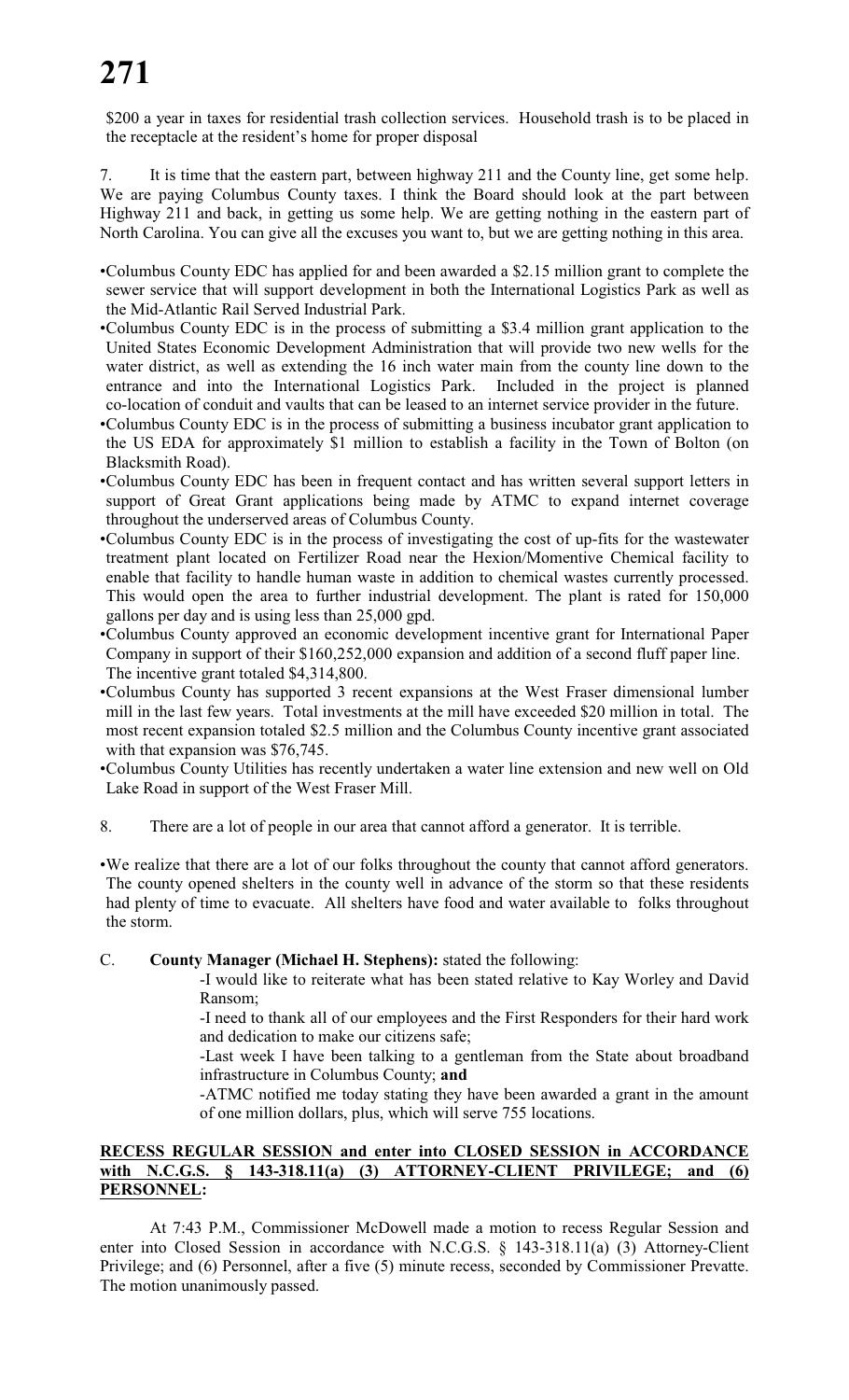#### **Agenda Item #19: CLOSED SESSION in ACCORDANCE with N.C.G.S. § 143- 318.11(a) (3) ATTORNEY-CLIENT PRIVILEGE; and (6) PERSONNEL**:

No official action was taken.

## **ADJOURN CLOSED SESSION and resume REGULAR SESSION:**

At 8:29 P.M., Commissioner Prevatte made a motion to adjourn Closed Session and resume Regular Session, seconded by Commissioner McDowell. The motion unanimously passed.

#### **READING and APPROVAL of CLOSED SESSION GENERAL ACCOUNT:**

Chairman Burroughs requested that Amanda B. Prince, County Attorney, orally read the Closed Session General Account. Ms. Prince orally read the following: *"The Board of Commissioners discussed personnel matters with the attorney hired to do an investigation. No decision or action was taken on this topic during the Closed Session"*.

Commissioner Byrd made a motion to approve the Closed Session General Account, seconded by Commissioner Prevatte. The motion unanimously passed.

#### **STATEMENT by CHAIRMAN BURROUGHS:**

I would like to state that the investigation revealed no evidence confirming the substance of the complaint. All County Commissioners are satisfied with the results of the investigation, and this concludes the investigation of Mike Stephens.

# **Agenda Item #20: ADJOURNMENT:**

At 8:31 P.M., Commissioner Byrd made a motion to adjourn, seconded by Commissioner Bullard. The motion unanimously passed.

**\_\_\_\_\_\_\_\_\_\_\_\_\_\_\_\_\_\_\_\_\_\_\_\_\_\_\_ \_\_\_\_\_\_\_\_\_\_\_\_\_\_\_\_\_\_\_\_\_\_\_\_\_\_\_\_\_\_**

#### **APPROVED:**

**JUNE B. HALL, Clerk to Board TRENT BURROUGHS, Chairman**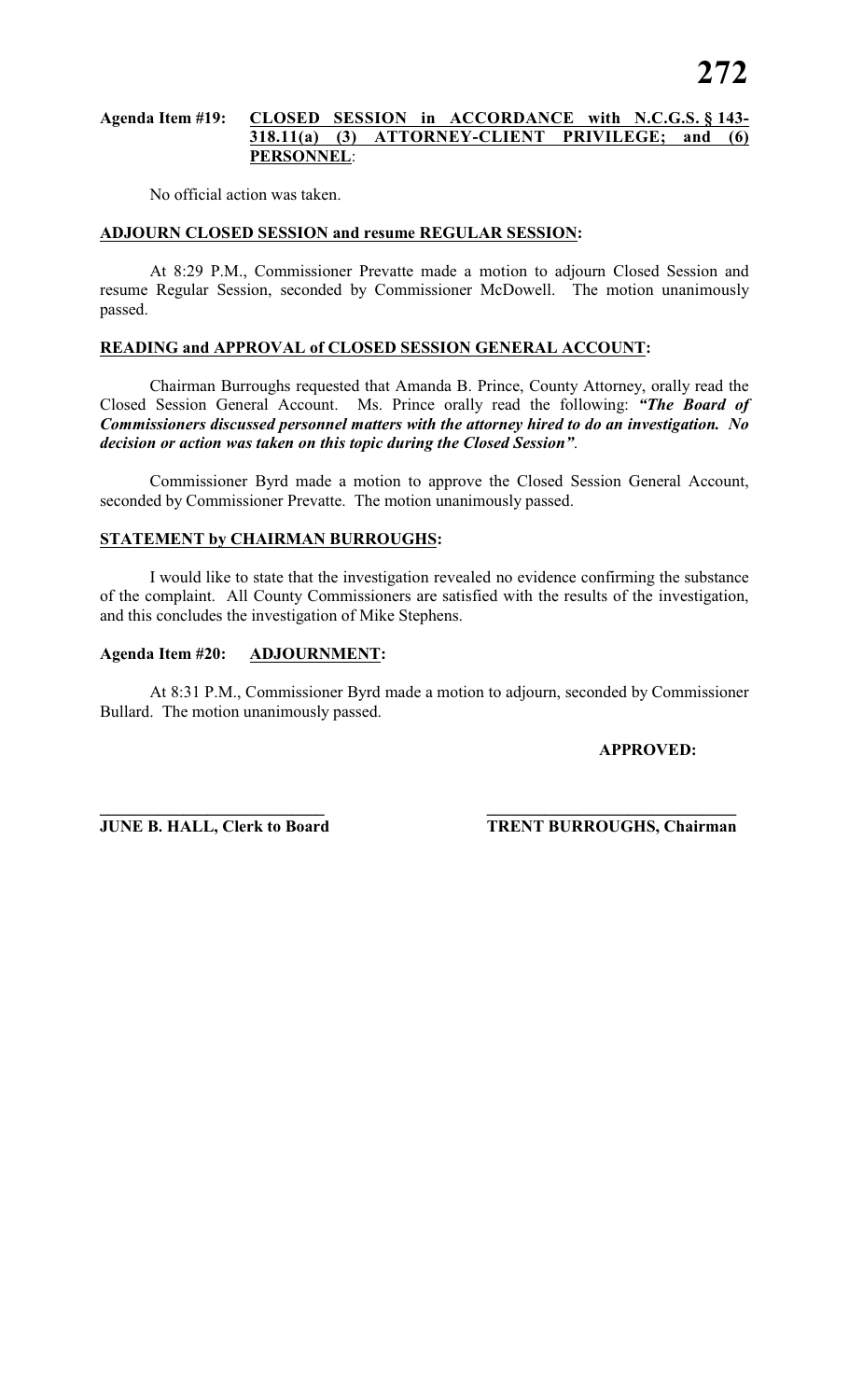The Honorable Columbus County Commissioners met on the above stated date and at the above stated time in the Dempsey B. Herring Courthouse Annex Building, located at 112 West Smith Street, Whiteville, North Carolina, to act as the Columbus County Water and Sewer District I Board.

#### **COMMISSIONERS PRESENT: APPOINTEES PRESENT:**

Giles E. Byrd Ricky Bullard Charles T. McDowell

**Trent Burroughs, Chairman** Mike Stephens, **County Manager** P. Edwin Russ, Vice-Chairman Amanda B. Prince, County Attorney Jerome McMillian June B. Hall, **Clerk to the Board** James E. Prevatte Bobbie Faircloth, **Finance Officer**

## **MEETING CALLED TO ORDER:**

At 7:05 P.M., Chairman Trent Burroughs called the **combination meeting** of Columbus County Water and Sewer Districts I, II, III, IV and V Board Meeting to order.

#### **Agenda Item #14: COLUMBUS COUNTY WATER and SEWER DISTRICTS I, II, III, IV and V - APPROVAL of BOARD MEETING MINUTES:**

September 03, 2019 **Combination Meeting** of Columbus County Water and Sewer Districts I, II, III, IV and V Board Meeting **(5 sets)**

Commissioner Byrd made a motion to approve the September 03, 2019 Columbus County Water and Sewer District I Board Meeting Minutes, with the recommended correction, seconded by Commissioner Bullard. The motion unanimously passed.

#### **ADJOURNMENT:**

At 7:09 P.M., Commissioner Bullard made a motion to adjourn, seconded by Commissioner McMillian. The motion unanimously passed.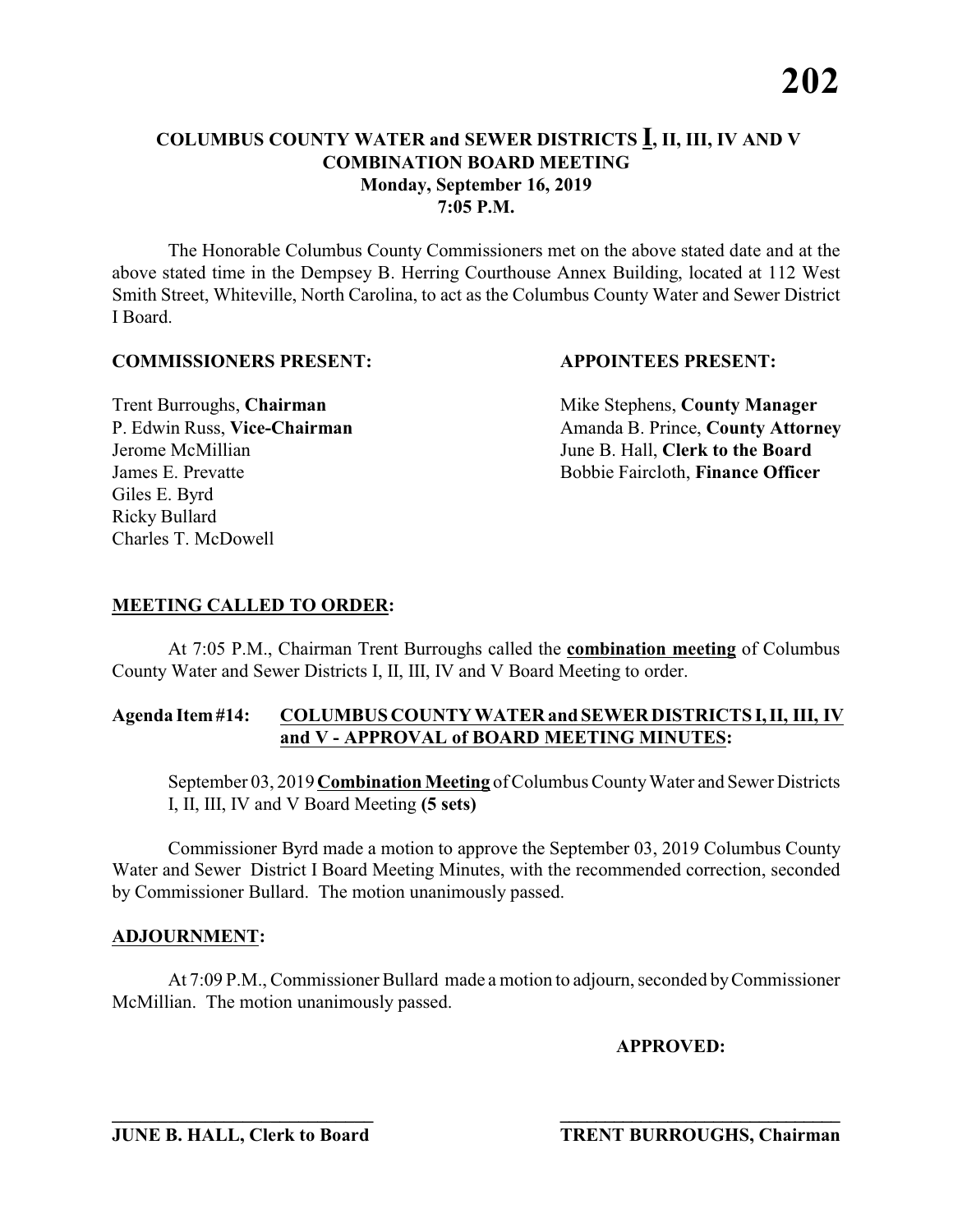The Honorable Columbus County Commissioners met on the above stated date and at the above stated time in the Dempsey B. Herring Courthouse Annex Building, located at 112 West Smith Street, Whiteville, North Carolina, to act as the Columbus County Water and Sewer District II Board.

#### **COMMISSIONERS PRESENT: APPOINTEES PRESENT:**

Giles E. Byrd Ricky Bullard Charles T. McDowell

**Trent Burroughs, Chairman** Mike Stephens, **County Manager** P. Edwin Russ, Vice-Chairman Amanda B. Prince, County Attorney Jerome McMillian June B. Hall, **Clerk to the Board** James E. Prevatte Bobbie Faircloth, **Finance Officer**

## **MEETING CALLED TO ORDER:**

At 7:05 P.M., Chairman Trent Burroughs called the **combination meeting** of Columbus County Water and Sewer Districts I, II, III, IV and V Board Meeting to order.

#### **Agenda Item #14: COLUMBUS COUNTY WATER and SEWER DISTRICTS I, II, III, IV and V - APPROVAL of BOARD MEETING MINUTES:**

September 03, 2019 **Combination Meeting** of Columbus County Water and Sewer Districts I, II, III, IV and V Board Meeting **(5 sets)**

Commissioner Byrd made a motion to approve the September 03, 2019 Columbus County Water and Sewer District II Board Meeting Minutes, with the recommended correction, seconded by Commissioner Bullard. The motion unanimously passed.

#### **ADJOURNMENT:**

At 7:09 P.M., Commissioner Bullard made a motion to adjourn, seconded by Commissioner McMillian. The motion unanimously passed.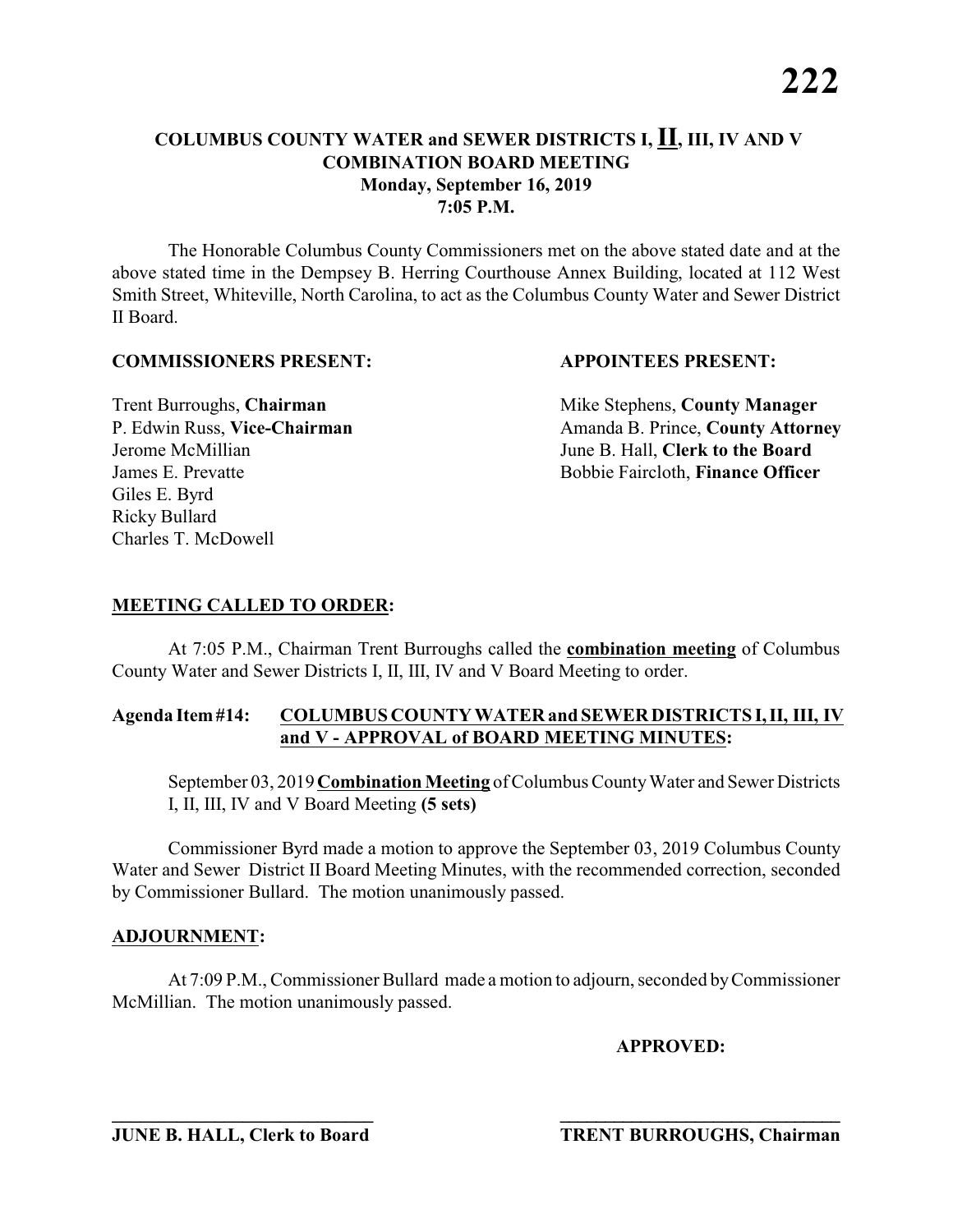The Honorable Columbus County Commissioners met on the above stated date and at the above stated time in the Dempsey B. Herring Courthouse Annex Building, located at 112 West Smith Street, Whiteville, North Carolina, to act as the Columbus County Water and Sewer District III Board.

#### **COMMISSIONERS PRESENT: APPOINTEES PRESENT:**

Giles E. Byrd Ricky Bullard Charles T. McDowell

Trent Burroughs, **Chairman** Mike Stephens, **County Manager**<br>
P. Edwin Russ, **Vice-Chairman** Management Amanda B. Prince, **County Attorn** P. Edwin Russ, **Vice-Chairman** Amanda B. Prince, **County Attorney** Jerome McMillian June B. Hall, **Clerk to the Board** James E. Prevatte Bobbie Faircloth, **Finance Officer**

## **MEETING CALLED TO ORDER:**

At 7:05 P.M., Chairman Trent Burroughs called the **combination meeting** of Columbus County Water and Sewer Districts I, II, III, IV and V Board Meeting to order.

#### **Agenda Item #14: COLUMBUS COUNTY WATER and SEWER DISTRICTS I, II, III, IV and V - APPROVAL of BOARD MEETING MINUTES:**

September 03, 2019 **Combination Meeting** of Columbus County Water and Sewer Districts I, II, III, IV and V Board Meeting **(5 sets)**

Commissioner Byrd made a motion to approve the September 03, 2019 Columbus County Water and Sewer District III Board Meeting Minutes, with the recommended correction, seconded by Commissioner Bullard. The motion unanimously passed.

#### **ADJOURNMENT:**

At 7:09 P.M., Commissioner Bullard made a motion to adjourn, seconded by Commissioner McMillian. The motion unanimously passed.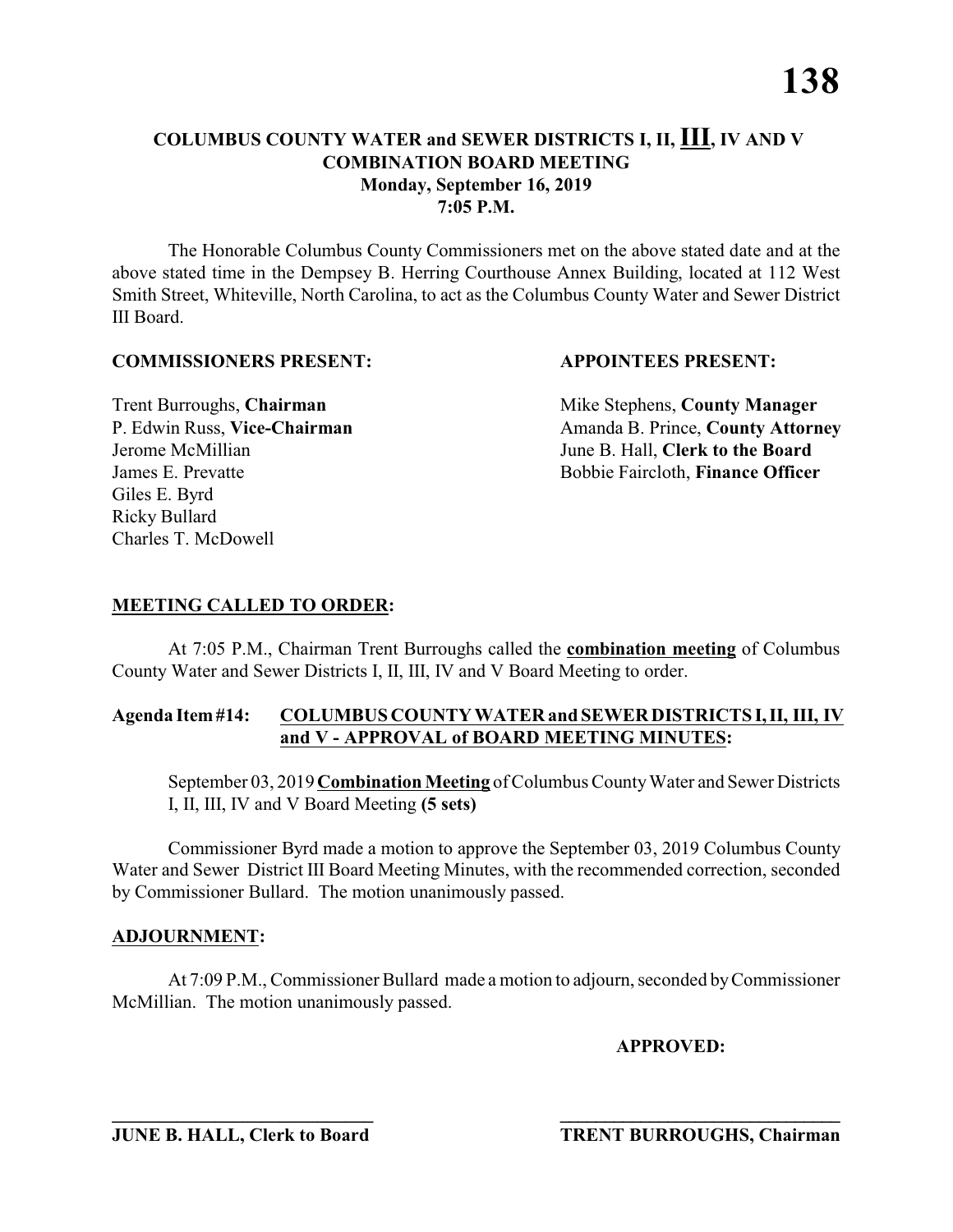The Honorable Columbus County Commissioners met on the above stated date and at the above stated time in the Dempsey B. Herring Courthouse Annex Building, located at 112 West Smith Street, Whiteville, North Carolina, to act as the Columbus County Water and Sewer District IV Board.

#### **COMMISSIONERS PRESENT: APPOINTEES PRESENT:**

Giles E. Byrd Ricky Bullard Charles T. McDowell

**Trent Burroughs, Chairman** Mike Stephens, **County Manager** P. Edwin Russ, Vice-Chairman Amanda B. Prince, County Attorney Jerome McMillian June B. Hall, **Clerk to the Board** James E. Prevatte Bobbie Faircloth, **Finance Officer**

## **MEETING CALLED TO ORDER:**

At 7:05 P.M., Chairman Trent Burroughs called the **combination meeting** of Columbus County Water and Sewer Districts I, II, III, IV and V Board Meeting to order.

#### **Agenda Item #14: COLUMBUS COUNTY WATER and SEWER DISTRICTS I, II, III, IV and V - APPROVAL of BOARD MEETING MINUTES:**

September 03, 2019 **Combination Meeting** of Columbus County Water and Sewer Districts I, II, III, IV and V Board Meeting **(5 sets)**

Commissioner Byrd made a motion to approve the September 03, 2019 Columbus County Water and Sewer District IV Board Meeting Minutes, with the recommended correction, seconded by Commissioner Bullard. The motion unanimously passed.

#### **ADJOURNMENT:**

At 7:09 P.M., Commissioner Bullard made a motion to adjourn, seconded by Commissioner McMillian. The motion unanimously passed.